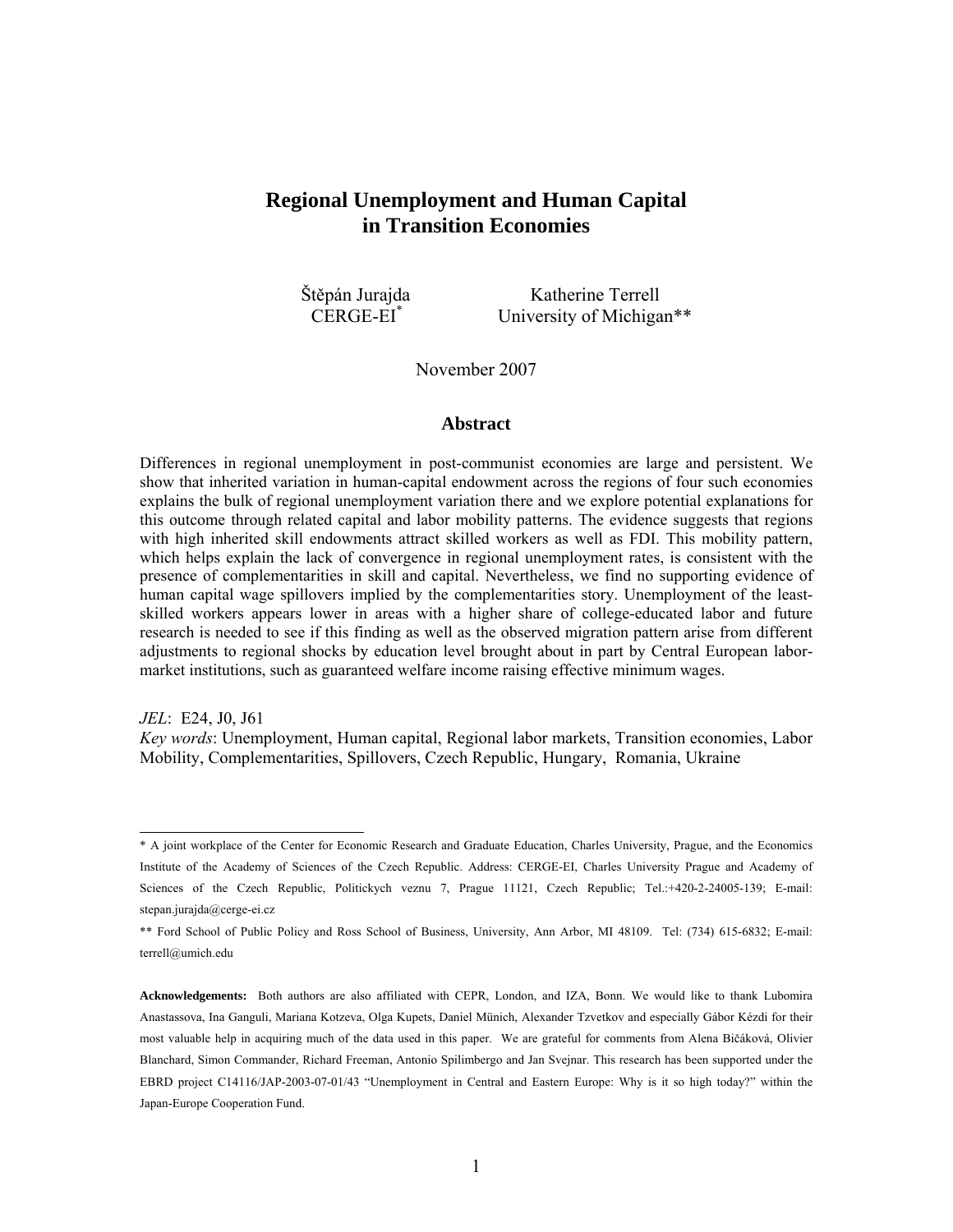# **1. Introduction**

The first stages of transition from central planning to market economy brought about a recession and massive reallocation of both labor and capital; it is therefore not surprising that the unemployment rates quickly increased from their artificial zero level to double digits in most post-communist economies. However, what is surprising to many economists is that unemployment rates failed to decline during the later stages of the transition process, since they were often characterized by rapid growth pulled by foreign direct investment (FDI) and increasing economic integration (Münich and Svejnar, 2007).

One explanation may lie in the fact that the transition process is occurring in an era of rapid globalization, which is demanding skill biased technological change (SBTC). A recent line of research asks about the explanatory power for national unemployment levels in post-communist economies of the global shifts in labor demand towards skilled labor and argues that the effective skill endowments among the less educated in transition countries are low in international comparison.<sup>1</sup>

Another explanation may lie in a key feature of unemployment in post-communist countries: its persistently high regional dispersion. One can hope that understanding this feature of unemployment may help us uncover the underpinnings of the persistently high national unemployment rates. A growing strand of research has therefore investigated the lack of convergence in regional unemployment rates in post-communist countries. This work typically depicts labor migration as a weak equilibration mechanism and blames this on institutional deficiencies, such as underdeveloped housing markets.<sup>2</sup> However, other factors may explain why labor migration does not equilibrate regional unemployment (and wage) rates. In particular, this literature so far failed to focus on skill-specific migration, capital inflow and regional skill endowments.

This omission is important in light of the recent work by, e.g., Devillanova (2004) and Gianetti (2002), which stresses the importance of the regional distribution of human capital in driving migration and capital flows. The essence of these models is that skillskill and capital-skill complementarities induce skilled labor and capital flows to regions

<sup>&</sup>lt;sup>1</sup> See Sabirianova (2003), Commander and Köllő (2004), Kezdi (2003) and Köllő (2006).

<sup>&</sup>lt;sup>2</sup> See, e.g., Bornhorst and Commander (2004), Huber (2004), or Fidrmuc (2004).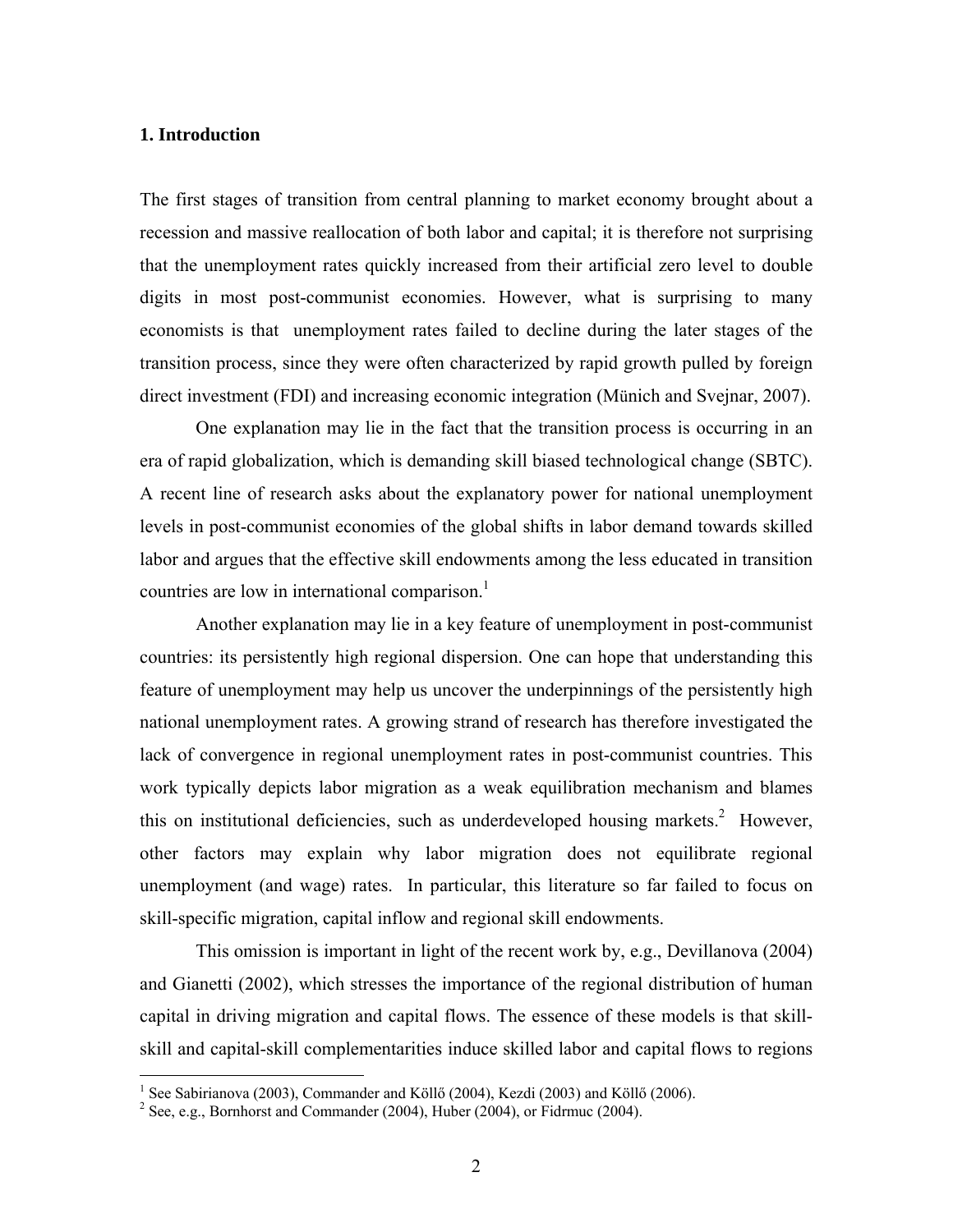where there is a high concentration of skilled labor, rather than where it is scarce. Such a mechanism reinforces regional differences in unemployment and can exacerbate them.

Another related potential explanation for lack of regional unemployment convergence is that skilled and unskilled individuals respond differently to regional labor demand shocks. When there is a collapse in local demand for labor, the low-skilled workers may be less likely to migrate and hence more likely to remain unemployed or drop of out of the labor force than highly skilled workers, whose opportunity cost of not working is higher. This would exacerbate the level of unemployment of unskilled in areas with a large share of unskilled workers, creating more dispersion in the unemployment rates of regions.

This paper aims to shed light on the puzzle of the persistently high unemployment in transition economies by connecting the various strands in the literature on skill biased nature of the transition process and persistent regional unemployment disparities. Specifically, we use regional (NUTS-3 level) and worker-level data from the Czech Republic, Hungary, Bulgaria and Ukraine to explore the explanatory power of regional skill endowments for regional unemployment, related capital and labor flows and potential skill complementarities to explain the lack of convergence of regional unemployment rates

Our analysis proceeds in two main steps. First, using regional data, we establish that regional variations in unemployment and skill endowments are similarly wide across these four countries; moreover, regional skill endowment disparities in transition economies are increasing over time and are wider than in developed European economies. We also show that the persistence of regional unemployment over time is especially strong among the low-skilled.

Next, we (are the first to) demonstrate that the lion's share of the variation in regional unemployment rates in transition economies is explained by the variation in regional human capital; regions with a higher share of highly skilled people have lower unemployment rates and *visa versa*. This result is not driven simply by the generally lower unemployment rate of skilled people as it is much stronger than suggested by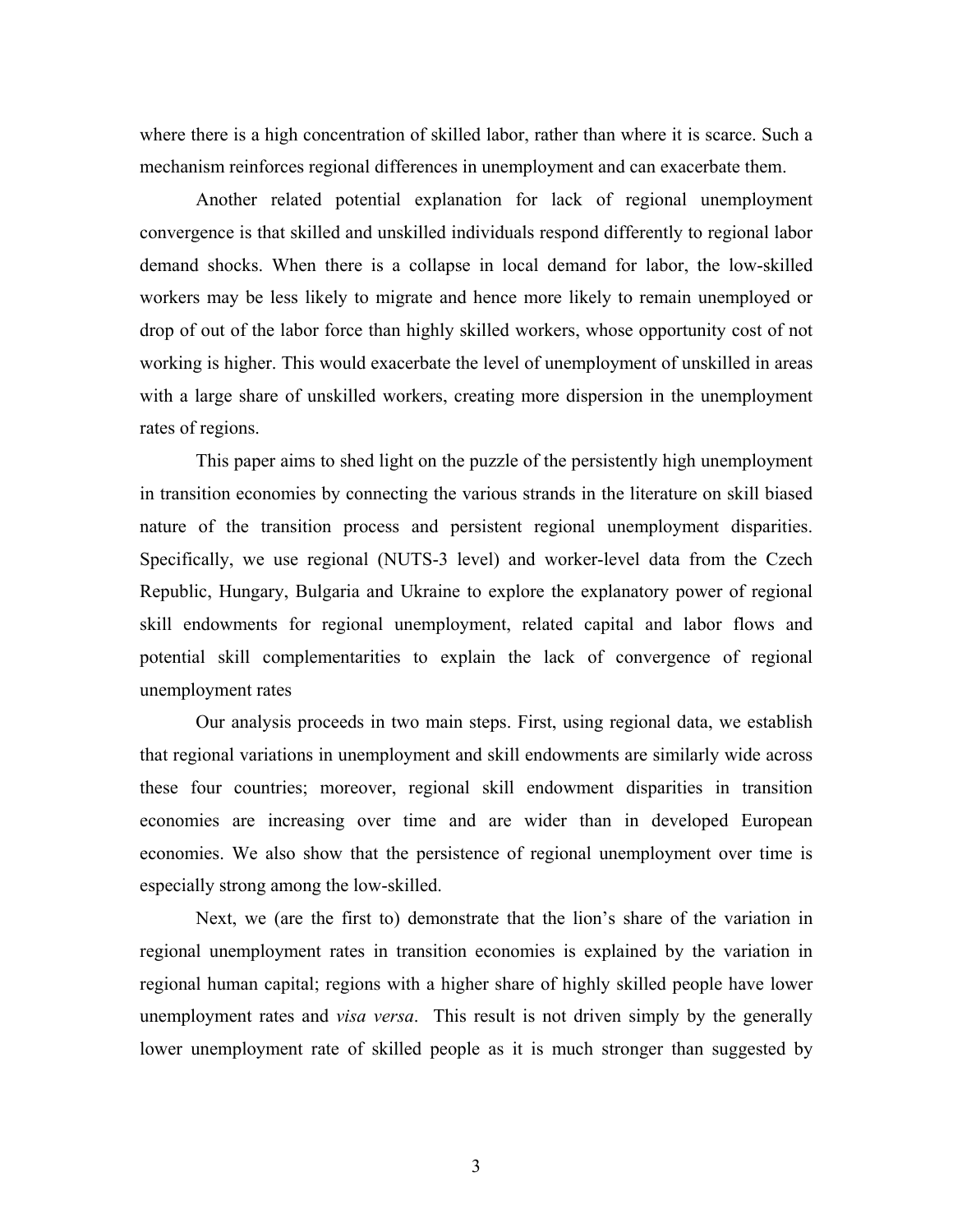applying the national average skill-specific unemployment rates to the regional skill distribution.

In the second step of our analysis, we turn to individual-level as well as regional data to provide evidence on the underpinnings of these regional unemployment-skill patterns. Specifically, we test whether migration and capital flows are contributing to the non-convergence of regional unemployment and wage rates. For migration to lower the dispersion in unemployment rates, we would particularly want to see unskilled workers move out of the high unemployment regions to low unemployment regions. We check for this and find that low skilled workers migrate less often than high skilled workers, who actually tend to migrate to regions with relatively high concentration of skilled people and low unemployment. These findings on migration by skill are consistent with the fact that the variation in regional skill endowments is rising over time. Similarly, we ask if capital flows tend to lower the dispersion in unemployment rates by flowing to regions with high unemployment and low skills. We focus on the inflow of FDI – "highend" capital, which represents a major source of new capital in transition countries.<sup>3</sup> We find that on average FDI tends to flow to regions with high skill levels.

Next, we ask what might explain such flows of FDI and skilled labor and note that they are consistent with a story of "complementarities" or "spillovers" based on a geographical concentration of skilled workers.<sup>4</sup> We search for supporting evidence, following an identification strategy used in the US literature, but find no evidence for wage spillovers. On the other hand, there is some evidence that unemployment rates of the less skilled are lower in areas well endowed in college-educated labor, consistent with the strong explanatory power of regional skill endowments for regional unemployment.

<sup>&</sup>lt;sup>3</sup> The cumulated FDI inflows during 1993 to 2000 are large given that their value equals about 25% (40%) of the 2000 Bulgarian (Czech or Hungarian) GDP as documented in Smarzynska Javorcik (2004) who also shows that FDI in transition countries generates productivity spillovers to local companies. Using an alternative measure, FDI constituted on average about 20 (40) [15] {5} percent of gross fixed capital formation during 1990 to 2000 in Bulgaria (Hungary) [Czech Republic] {Ukraine} according to the UN's <sup>2006</sup>*World Investment Report*. 4 There is a growing literature on the skill-skill and capital-skill complementarities. See Glaeser et al.

<sup>(1995),</sup> Glaeser and Maré (2001), Glaeser and Saiz (2003), Berry and Glaeser (2005), Bound et al. (2004), Moretti (2004) or Shapiro (2006) for the US literature. There is also research on EU regional disparities, e.g., Puga (1998, 2002) or Overman and Puga (2002). We review some of this work in Section 2.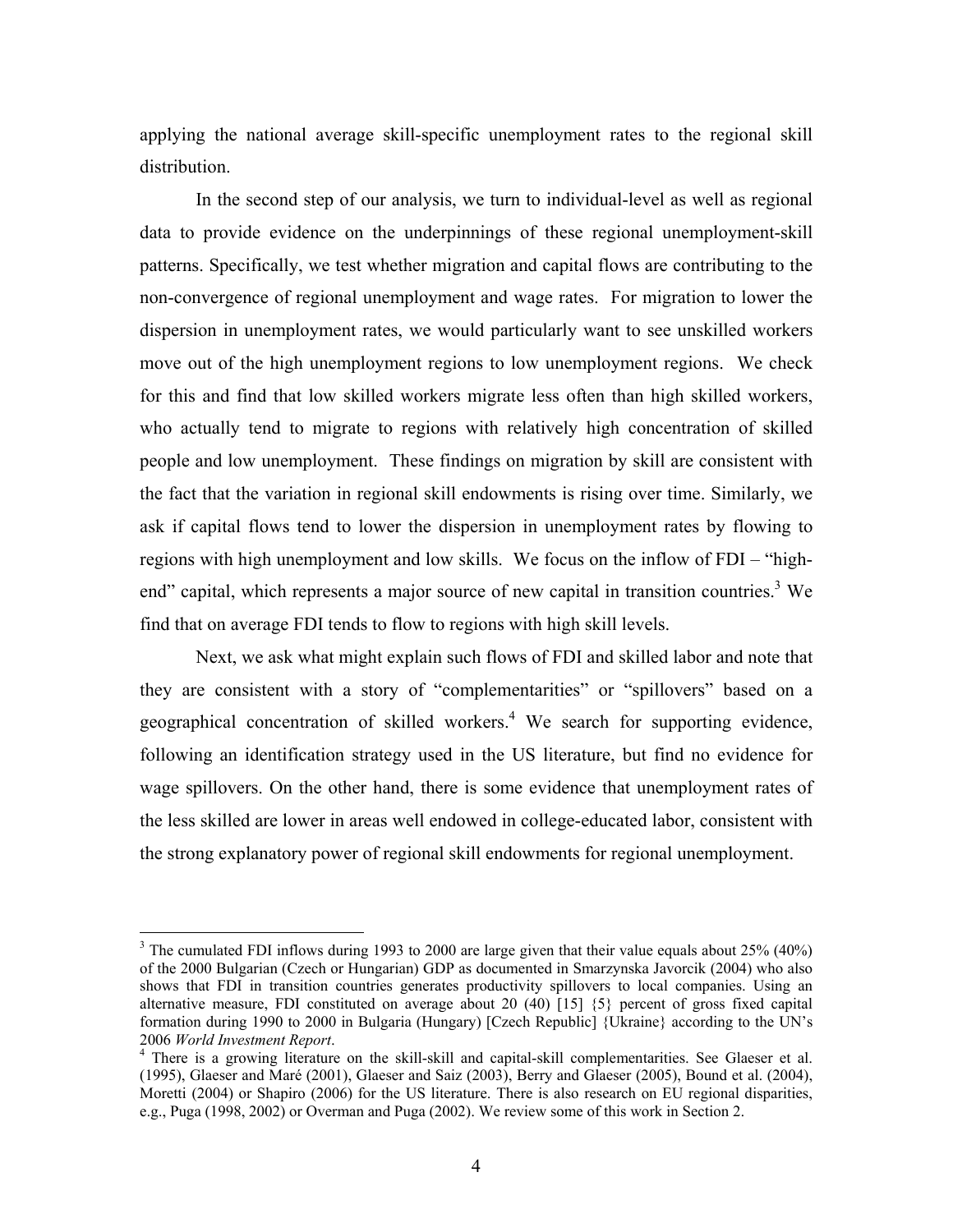In the absence of human capital-regional spillovers, what could explain the mobility of the high skilled and the lack of mobility among the low skilled combined with lower unemployment of low skilled in areas relatively abundant in high-skilled workers? A simple potential explanation is that workers of different skill types respond differently to labor demand shocks because of differences in the costs and benefits of migration. The "opportunity cost of not working" is higher for the skilled; hence, they are more likely to migrate. Labor market institutions such as the social safety net with its minimum guaranteed income level (effective minimum wage) contribute to the cost-benefit calculus for less-skilled workers. By raising their wage floor they not only discourage work in regions affected by negative productivity shocks, but they also lower the variance of the wage of less skilled workers across regions, lowering the benefits from migration.

Skill-biased labor demand shocks at the beginning of transition – positive in skilled regions and negative in unskilled regions – would then result in skilled workers moving to high-skill regions and low-skilled workers being less likely to be unemployed in high-skill regions, consistent with our evidence. Such a distribution of initial shocks is consistent with our observed FDI flows and the skill-biased nature of the whole transition process. This skill-biased labor mobility adjustment, which works against regional unemployment convergence, would be stronger *ceteris paribus* in economies with stronger social safety nets. In support of this argument, we find that in Central Europe the regional variance of the wages of low skilled workers is much lower than the variance of the wages for high skilled workers while the opposite is true for unemployment. This comparison is less stark in Bulgaria and Ukraine, where social safety nets are less comprehensive.

We conclude that the persistent variance in unemployment rates across regions of transition economies is being driven by different migration responses of skilled and unskilled workers to regional shocks, which may be explained in part by national institutions and SBTC. Future research is needed to test whether high unemployment in transition countries is the consequence of welfare traps for the low skilled combined with skill-biased labor demand shocks.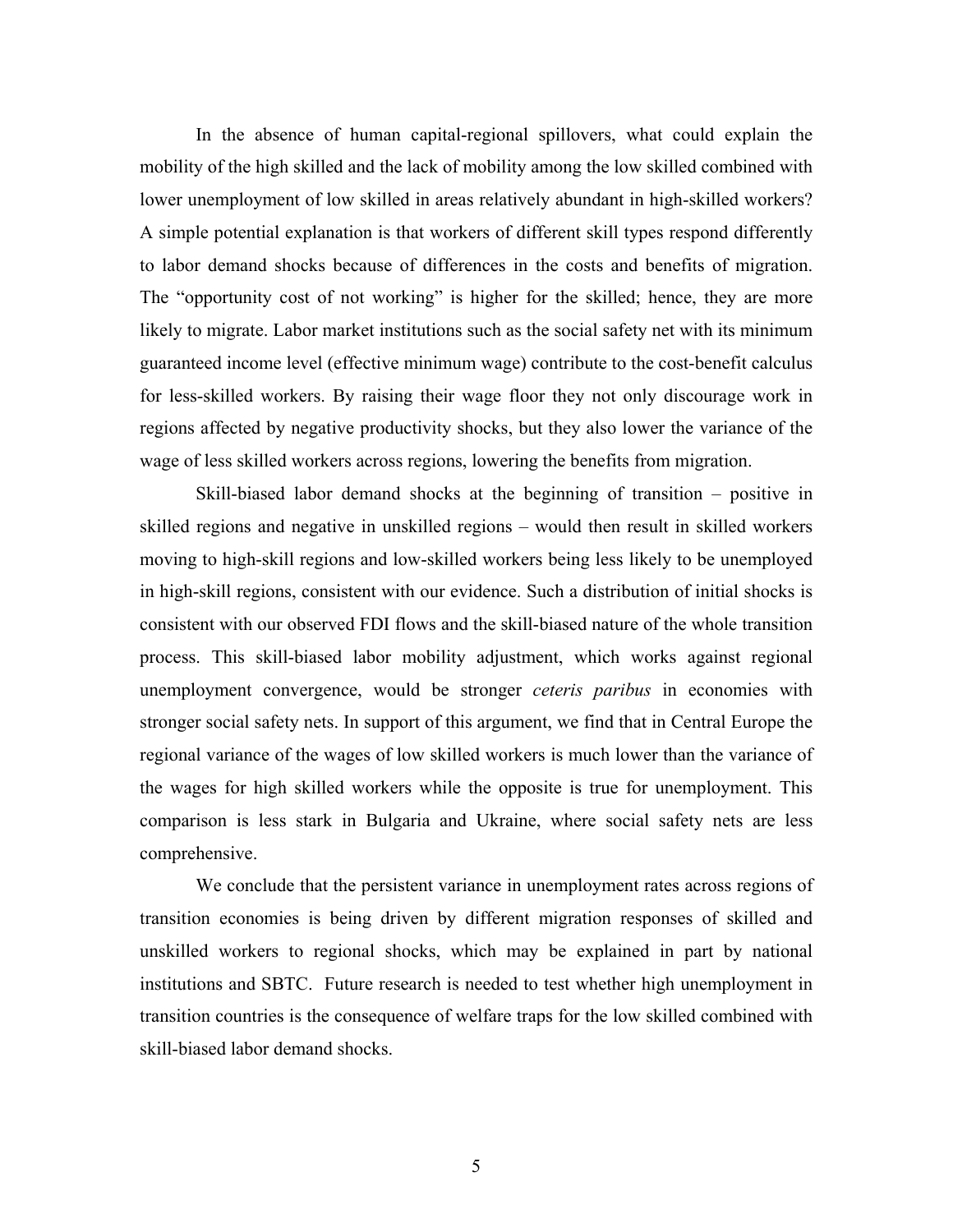# **2. Explaining Divergence in Regional Unemployment Rates: Literature**

In the post-communist countries, the transition from planning to market led to a dramatic increase in regional variation of economic outcomes and the early-transition regional differences in unemployment rates proved to be very persistent. There is now a growing literature suggesting that this persistence is supported by weak equilibration mechanisms, including an insufficient wage and labor mobility adjustment. For example, Bornhorst and Commander (2004) study the behavior of labor mobility, employment creation, out-of-labor-force movements and wage adjustment in response to persistent unemployment regional disparities in six transition economies. Their evidence is "sobering" as none of the equilibrating mechanisms appears to play a significant role in reducing regional disparities. Similarly, Fidrmuc (2004) who analyzes labor mobility in four transition countries finds that "the efficacy of migration in reducing interregional unemployment and wage differentials is low."<sup>5</sup> None of the existing studies pays attention to the regional variation in educational endowment or the skill composition of migration flows, however.

A new literature based on EU and US research has oriented researchers away from thinking that mobility of labor and capital might equilibrate unemployment and wage rates across regions. The new economic geography literature stresses the possibility that spatial concentration of production factors may lead to self-enforcing spatial divergence (Fujita, Krugman and Venables, 1999). The regional production factor of interest here is the concentration of human capital and the question is whether there are fundamental consequences in terms of unemployment and wages stemming from regional differences in this factor's endowment. If wages of otherwise comparable workers are higher in regions with a higher initial concentration of human capital, this may lead to further spatial divergence in human capital concentration.

There are at least two possible theoretical mechanisms behind such potential effects. First, skill complementarities may exist such that regions with more skilled

<sup>&</sup>lt;sup>5</sup> There is now also a set of wage-curve studies, which typically find statistically significant, but economically weak wage adjustment to changing unemployment (see, Galuščák and Münich, 2003 for a study of the Czech Republic).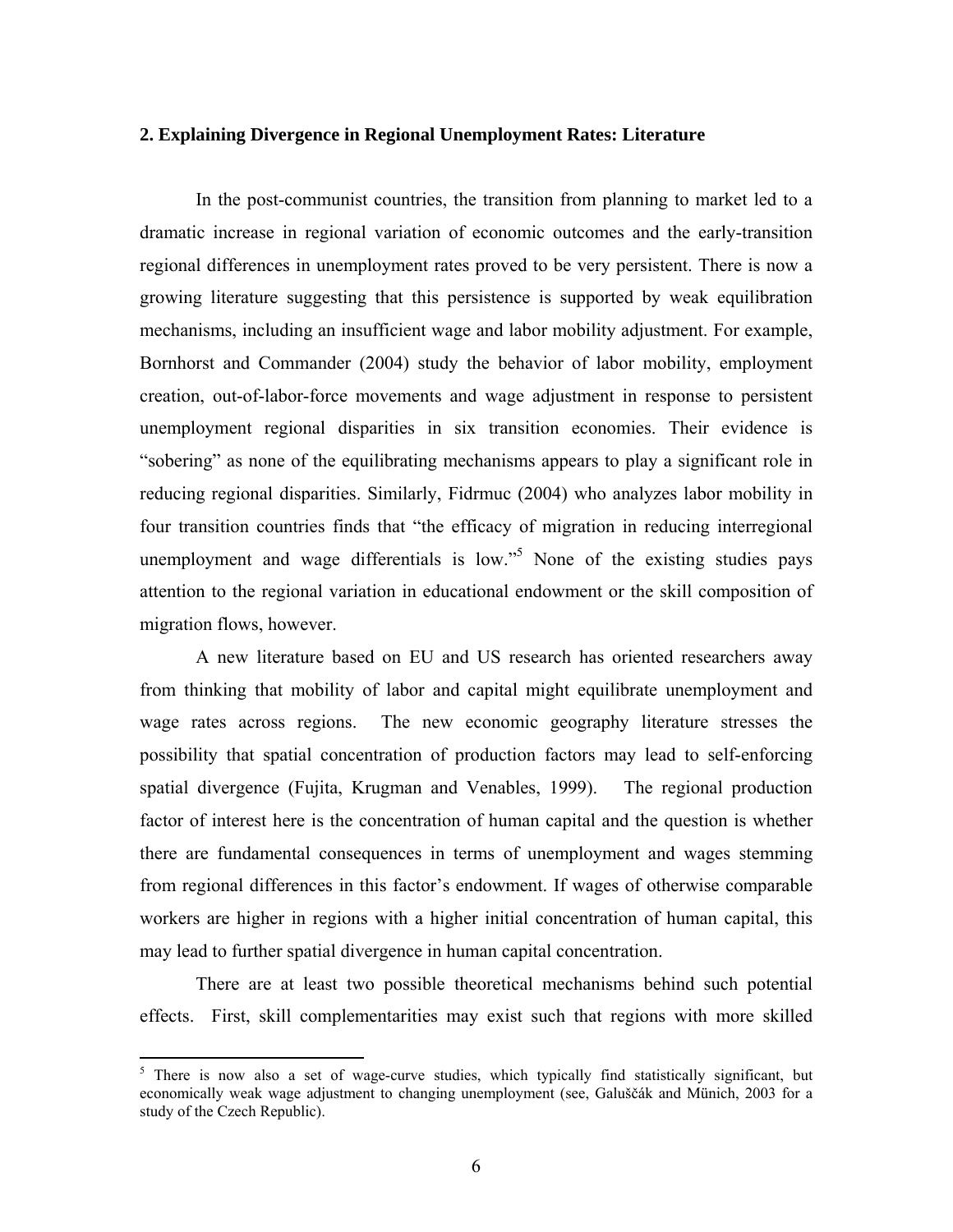workers have higher productivity and lower unemployment over and above the aggregate skill-wage and skill-unemployment elasticities. If skilled workers benefit more from such externalities, the presence of these human capital spillovers attracts more skilled labor to migrate to initially more skilled regions and exacerbates the spatial dispersion in unemployment and wages (Giannetti, 2003). Second, capital-skill complementarities may exist, in which case regions with higher human capital endowment attract more advanced higher-productivity investment, e.g., foreign direct investment (FDI), which again results in regional divergence and skill-biased migration (e.g., Devillanova, 2004).

There is substantial empirical work testing these hypotheses of complementarities and spillovers in the US, but there is less of such work in Europe, where regional disparities in unemployment are also of high policy concern.<sup>6</sup> In the US, Berry and Glaeser (2005) are among the important studies that document the diverging trend across cities in their human-capital endowment. Specifically, they show that in the last three decades, the share of adult populations with college degrees increased faster in cities with higher initial schooling levels. There are actually several strong correlations between an area's human capital endowment and its economic outcomes, even after controlling for workers' own education effect. A number of recent US studies employ instrumental variable strategies to lend a causal interpretation to the city- and state-level relationships between an area's human-capital concentration and its population, employment growth, or wage level (e.g., Glaeser et al., 1995; Glaeser and Saiz, 2003; Morretti, 2004). An important source of exogenous variation in local skill level used in this literature is the historical presence of colleges.<sup>7</sup>

Human-capital production externalities could represent an important component of not only city or regional, but also aggregate economic development (Lucas, 1988).

<sup>&</sup>lt;sup>6</sup> See Canova (2001) for a study of the EU's regional policies. Giannetti (2002) studies potential mechanisms behind the co-existence of convergence at the national level and divergence at regional level in the European integration process. Among recent studies, Uhlig (2006) considers the importance of migration networks for the stark regional differences between East and West Germany.

 $7$  Lange and Topel (2006) criticize the instrumental-variable approach for not accounting for endogeneity implied by spatial equilibrium. In particular, an imperfect but highly elastic supply of skills to a locale, consistent with high geographical worker mobility in the US, may result in a relationship between the valuation of local amenities by marginal workers and local human capital measures. This may be less of an issue in post-communist economies, where worker mobility is relatively low and housing markets underdeveloped.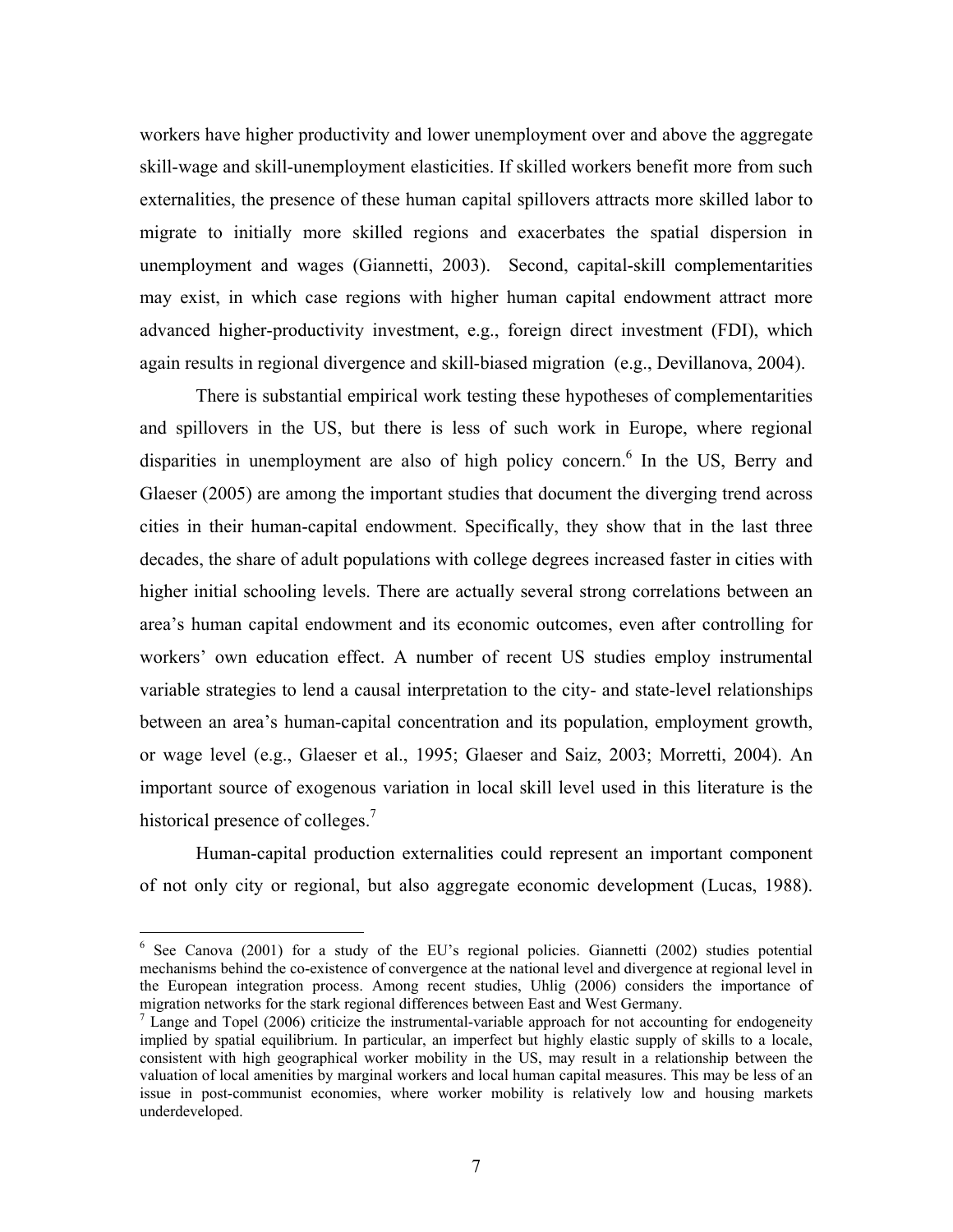Specifically, human capital may be a key determinant of advanced technology adoption in less-developed economies (Acemoglu and Zilibotti,  $2001$ ).<sup>8</sup> This mechanism could be particularly important in post-communist economies, which underwent massive reallocation of production and increasing international integration.<sup>9</sup> Extensive trade openness and large inflows of FDI are among the measures of success of the transition process, which has been to a large extent concentrated in a single decade and which coincided with global skill-biased technical changes. There are now several studies documenting the skill-biased nature of transition at the national level (Sabirianova, 2004; Commander and Kollo, 2003; or Kezdi, 2003),  $^{10}$  but there is no investigation of the issue of regional human-capital externalities.

While the theory of human-capital spillovers provides an appealing explanation for persistent regional economic differences, it is clear that in the presence of spatial variation of initial human-capital concentration within the post-communist countries, skill upgrading, i.e., the increasing skill content of employment, will result in variation in regional unemployment. It is therefore important to first ask to what extent regional unemployment differences in transition countries are merely the "accounting" outcome of the national-level skill-biased labor demand shocks combined with initial regional distribution of human capital. Overman and Puga (2002), who document the increasing polarization of regional unemployment across NUTS-2 areas of the EU-15 economies, measure the explanatory power of regional human capital for regional unemployment rates.<sup>11</sup> However, they do not explore the extent to which this explanatory power exceeds that implied by national-level skill-unemployment gradients.

Finally, another strand in the literature on regional unemployment differences focuses on the size of the regional shocks and different responses of skilled and unskilled

<sup>&</sup>lt;sup>8</sup> In a related study, Acemoglu (2003, section 5.3) presents an international trade analysis endogenizing skill-biased technological change to relative skill supplies. Based on cross-country comparisons, Checchi et al. (2007) suggest that FDI is indeed attracted by existing endowments of human capital.

<sup>&</sup>lt;sup>9</sup> In the case of Hungary and the Czech Republic, this process culminated in the accession into the European Union (EU) in May 2004. Bulgaria joined the EU in January 2007.

 $10$  Kezdi (2003) shows that much of the increasing demand for skills in late-transition Hungary is occurring within industries and is likely related to global skill-biased changes of the 1990s.

 $\frac{11}{11}$  To this effect, they regress the change in regional unemployment between 1996 and 1986 on the region's share of low- and medium-skilled workers, its initial unemployment level and initial share of employment in major industry sectors. After adding neighboring regions' unemployment change and a set of country dummies, they are able to explain 84% of variation in regional unemployment.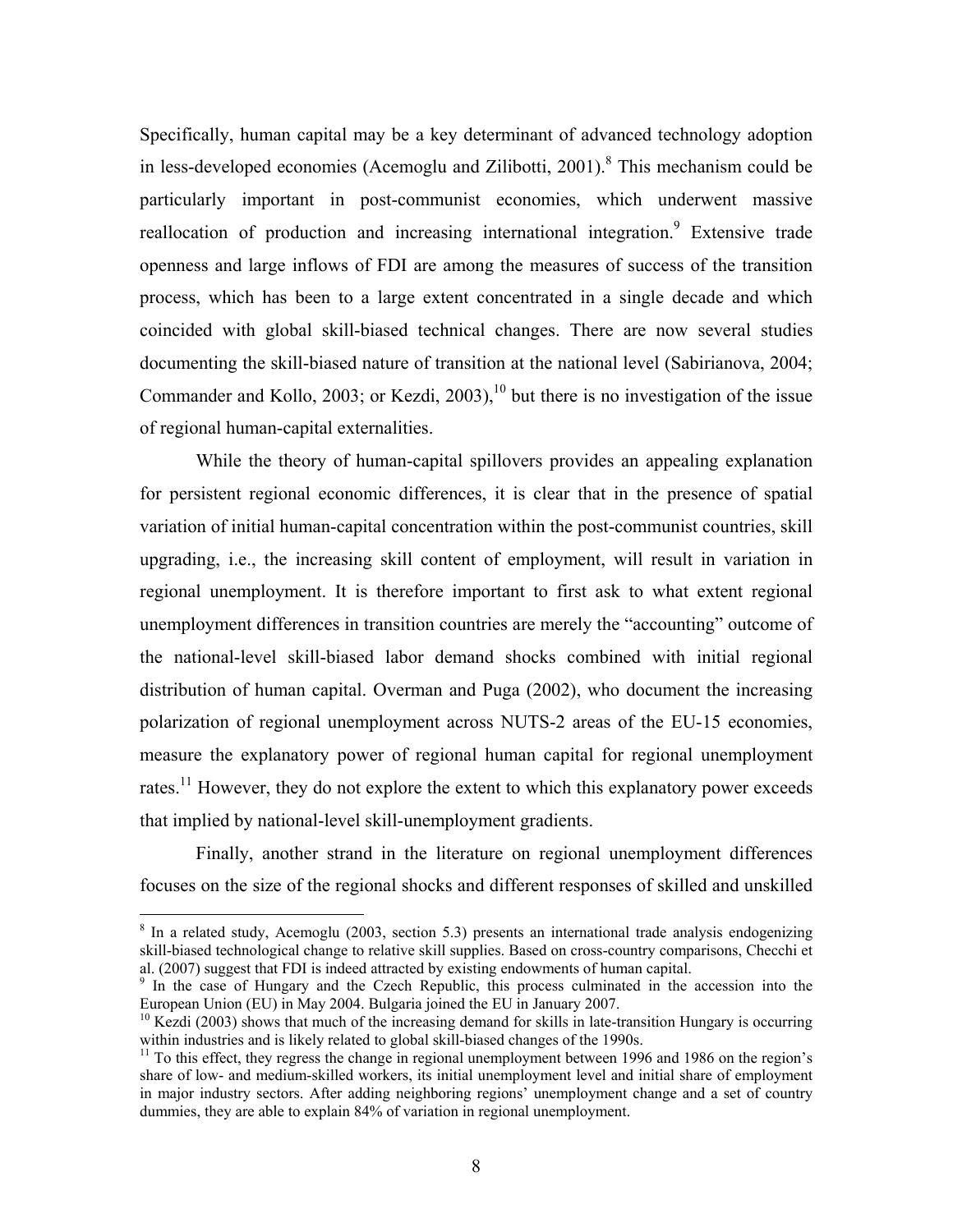workers to these shocks (e.g., Topel, 1986; Mauro and Spilimbergo, 1999; Kwon and Spilimbergo, 2005). This literature suggests that the highly skilled migrate promptly in response to a decline in regional labor demand, while the low-skilled workers drop out of the labor force or stay unemployed. Some of these studies emphasize that the adjustment mechanisms to labor demand shocks by workers of different educational levels depends on existing labor market institutions and policies. Differences in the size of the regional shocks and safety nets across countries could explain labor mobility and hence the dispersion and persistence of regional unemployment.

This brief survey of the existing work suggests that we start our analysis by extending the stylized facts of the literature on regional equilibration in transition. We measure not only the extent of regional dispersion in unemployment, but also the persistence of unemployment rates by skill level and the extent to which human capital is concentrated in certain regions and how persistent this dispersion is over time. The question that naturally follows is how important the inherited regional skill distribution is in explaining the variance in unemployment. Given we find that it very important, much beyond the simple "accounting" identify implied by national skill-unemployment gradients and local skill endowments, the next step in our analysis is to examine the direction of capital and labor flows. Informed by the recent advances in the new economic geography literature, we focus on skill-specific migration flows, which extends the existing evidence on labor mobility adjustment in transition. Next, we provide novel evidence on the location of a particular type of capital: FDI. Textbook trade models suggest that the high capital mobility observed in early transition should result in lowskill intensive firms locating more often in low-skill abundant regions, thereby reducing the influence of regional skill endowment variation. On the other hand, skill-biased transition where the location of human capital determines advanced capital (FDI) adoption or inflow of highly educated labor could make the initial skill composition of the labor force very important for regional unemployment outcomes. In the final step of our analysis, we attempt to provide an explanation for the observed patterns of capital and labor mobility. Specifically, we ask about the presence of skill complementarities and explore the role of labor market institutions.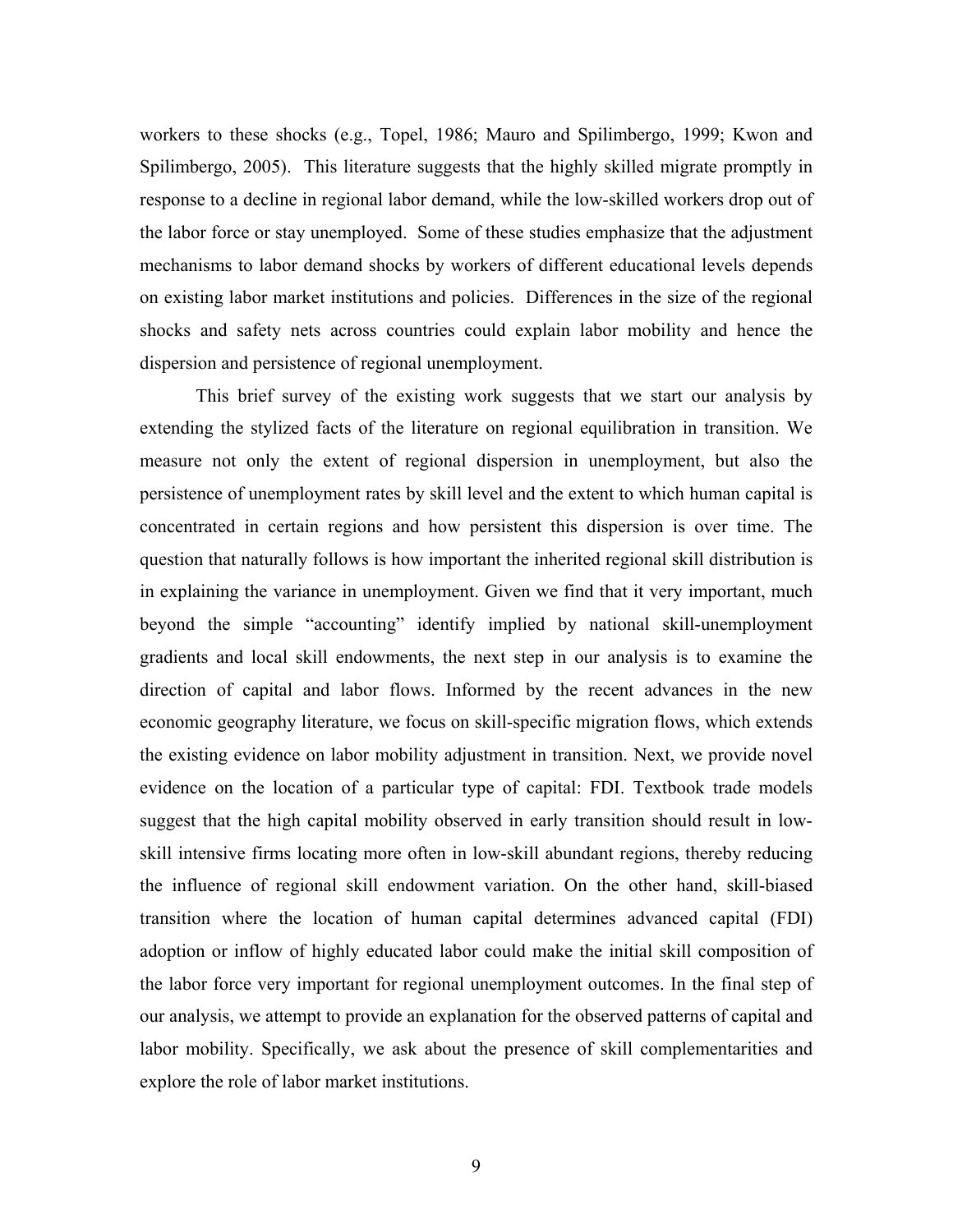#### **3. Analysis**

 $\overline{a}$ 

Our empirical analysis is based on two types of data. First, we rely on regional (aggregate) data at the NUTS-3 level coming mainly from population censuses. Second, we use individual data from recent (2001-2003) labor force surveys, wage surveys or (retrospective) labor-market monitoring surveys from the Czech Republic, Hungary, Bulgaria and Ukraine. Our key variables are (i) the shares of each region's population with different education degrees as of the early part of transition, (ii) the extent of college-degree production as of the end of communism in each region (measured as the number of college graduates per capita), (iii) FDI stock per capita as of about 2002, and (iv) individual wages and unemployment status as of about 2002. Detailed data description is provided in Appendix Table A1.

# **3.1 Stylized Facts: Regional Variation in Unemployment and in Human Capital**

We begin by providing some stylized facts regarding different pieces of the puzzle: current regional variations in unemployment (total and by skill level) and the concentration of human capital, and their evolutions over time.

First, Figure 1 presents the main object of interest: the recent NUTS-3-level regional distribution of unemployment rates from four post-communist economies: two central European economies, about to become EU members, and two less developed transition countries. We begin by noting that the variation in regional unemployment is quite high and similar in these countries, where the coefficient of variation is around 0.35 in Bulgaria, the Czech Republic and Hungary and lower in Ukraine at  $0.26$ <sup>12</sup>

Second, we document the high extent of regional inequality in shares of college educated population of our four countries. In any country, one would expect to find a inordinately high share of college-educated individuals in the capital city (and perhaps the immediately surrounding area) given the concentration of universities, cultural

 $12$  These coefficients of variation are higher than those reported by Eurostat in 2002 for NUTS3 areas of, e.g., Sweden (0.20) or Greece (0.29), but are similar to those of the UK (0.37). See, e.g., Bornhorst and Commander (2004) for an international comparison of regional unemployment dispersion confirming that post-communist countries face higher regional unemployment disparity in comparison to developed ones.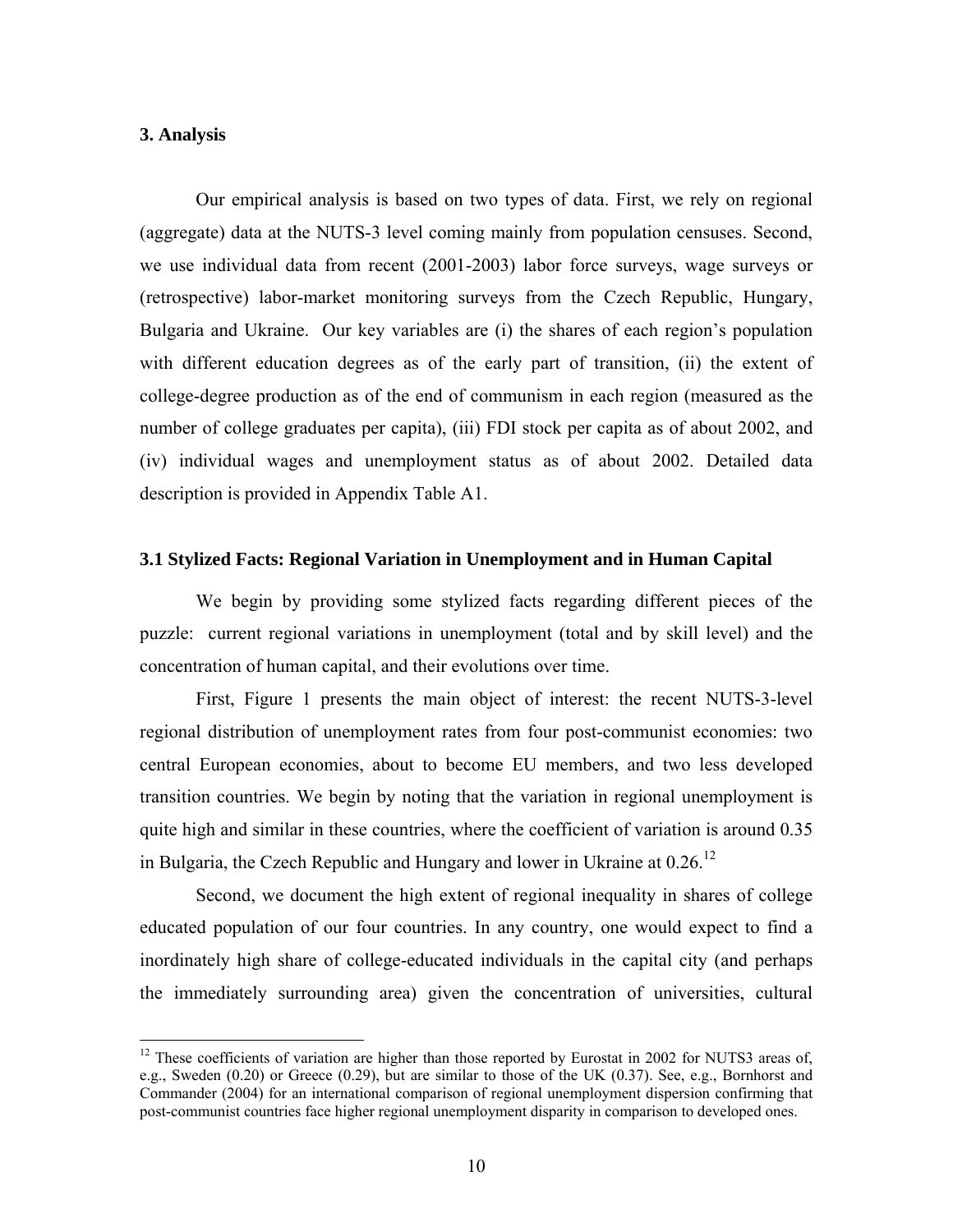amenities valued by the highly educated, and public institutions staffed with a highly educated labor force. However, we find there is extensive variation in the shares of the college educated population across NUTS-3 areas of post-communist economies even outside of the capital city. For example, in 2001 Bulgaria (Ukraine), the share of the adult population with a college education ranged between 7 and 17 (9 and 19) percent outside of the capital city. A similar degree of dispersion in the 2001 share of college educated is found in our four countries, as illustrated in Figure 2, which shows kernel density estimates of the share of college educated after dropping the capital city and the immediately surrounding area. The bottom row of Table 1 also suggests that the overall extent of regional variation in the share of college educated, is quite similar to the coefficient of variation of the unemployment rates (bottom row of Table 2).<sup>13</sup>

What was the evolution of regional unemployment and human-capital inequalities over the first transition decade? Huber (2004) shows that regional unemployment disparities are highly persistent in transition countries. In Figure 3, we supplement the available stylized facts by showing that the persistence in regional unemployment differences is mainly due to the less skilled. Using Labor Force Survey data from the Czech Republic and Hungary,  $14$  the figure shows the NUTS3 regional skill-specific unemployment rates in 1993 and 2003 together with a least-squares regression line for each education category summarizing the time change in unemployment. The evidence in Figure 3 suggests that (a) region-education groups that started the transition process with relatively higher unemployment rates are still facing higher unemployment ten years later, and (b) with the exception of Hungarian elementary educated, unemployment persistence is stronger among the less educated. The skill ordering of regional unemployment persistence is particularly strong in the Czech Republic.

Next, we turn attention to the evolution of regional skill-endowment disparities. The three graphs in Figure 4 document that the regional variation in college education

<sup>&</sup>lt;sup>13</sup> As was the case with unemployment disparities, the extent of regional variation in college-education endowment in post-communist economies appears higher than that of EU-15 economies. The regional coefficient of variation in shares of college educated population is close to 0.34 for Bulgaria, the Czech Republic, and Hungary, but it is 0.15 for Sweden, 0.25 for Greece and 0.14 for the UK, according to central statistical agencies of each country.

<sup>&</sup>lt;sup>14</sup> There are no household surveys available for early transition Bulgaria and Ukraine.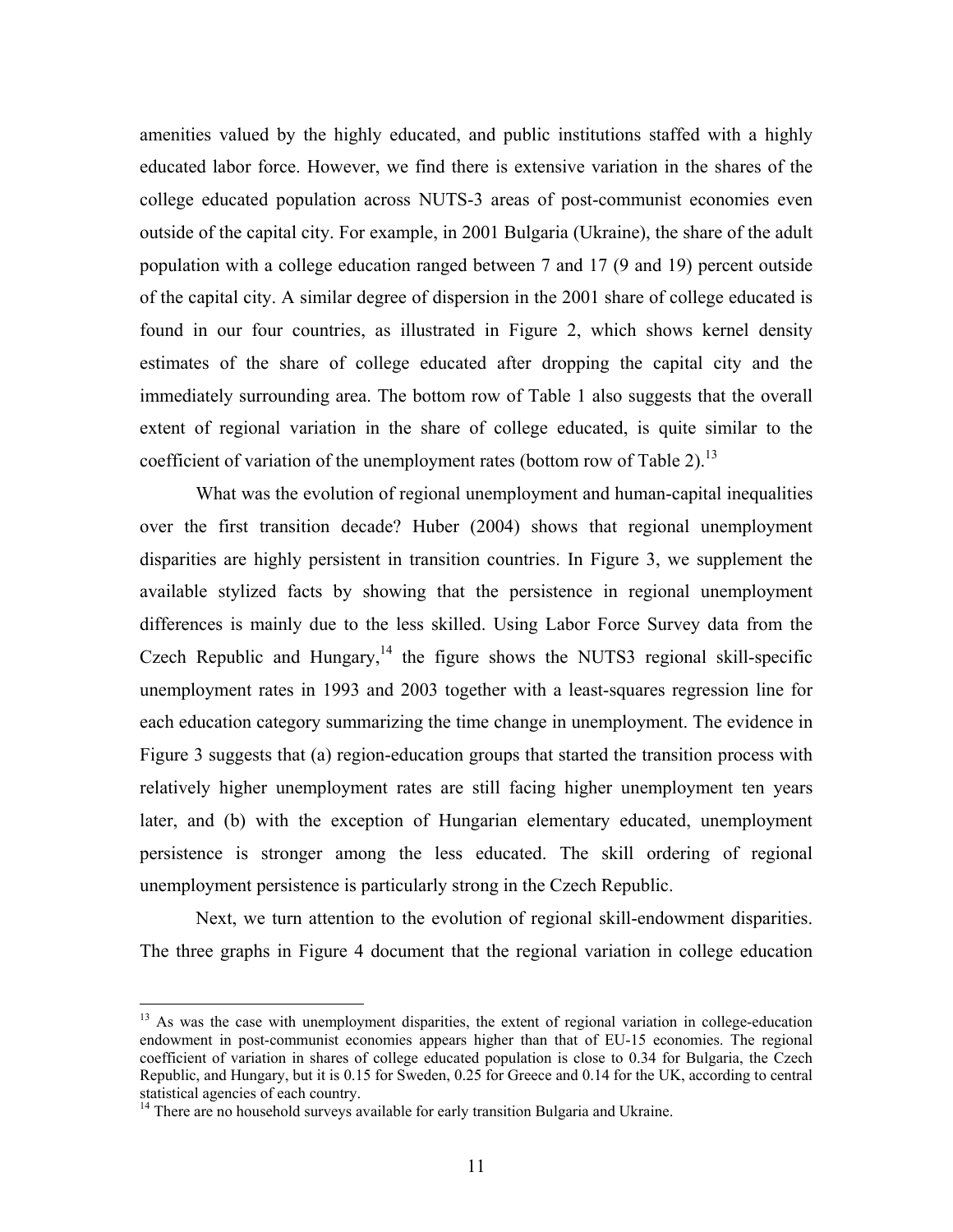endowment is increasing over time: areas that started the transition process with a high share of college educated have increased their share of college educated more over the first transition decade than NUTS-3 areas with less favorable initial inherited college education endowment.<sup>15</sup> Berry and Glaeser (2005) document quite similar trends of diverging human-capital endowment across US cities. Clearly, such trends work against convergence of regional unemployment rates. In the bottom panel of Table 1, we ask about the sources of such disparities and find that in all four countries the share of college educated in a region today (in 2001) is largely predetermined by the location of colleges prior to the start of transition (in 1990). In other words, the extent of college-degree production in a region as of the end of communism (measured by the number of graduates from colleges in 1990 scaled by the regions' population size in a relevant age group), alone explains over half and as much as 91 percent of the 2001 share of college educated population in a region. This relationship is little affected by additionally controlling for initial-transition share of major industrial branches, which could itself be related to the presence of a college. Excluding the capital region (together with the immediately adjacent/surrounding area) does decrease the explanatory power, but the relationship remains strong and highly statistically significant.

The 1990 college production variable, which drives much of the current variation in regional college concentration, derives from the location of colleges, which was largely established under communism and may therefore be thought of as being exogenous to the skill demand and productivity shocks of the new post-communist economy.<sup>16</sup> For example, most of Czech colleges were established by the end of the 1960s and only a small subset was originally related to a local large firm.<sup>17</sup> Similarly, except for some of the Sofia universities and the Naval Academy in Varna, Bulgarian colleges were established between 1945 and 1975. Nevertheless, in areas where the

<sup>&</sup>lt;sup>15</sup> We do not have initial transition education-group population share data available for Bulgaria. The autonomous republic of Crimea in Ukraine is an obvious outlier to the general pattern.<br><sup>16</sup> A similar argument has been used by Moretti (2004) in US research on human-capital spillovers.

 $17$  Except for Prague and Olomouc, where universities were founded by 1348 and 1573, respectively, the other Czech colleges were typically established during the 1950s and 1960s. They often started as a pedagogical faculty (in, e.g., Ústí nad Labem, Hradec Kralové, or České Budĕjovice) or as engineering faculties tied to local manufacturing or chemical production (in, e.g., Plzeň, Zlín, Pardubice) and they all branched out into other fields by adding faculties over time.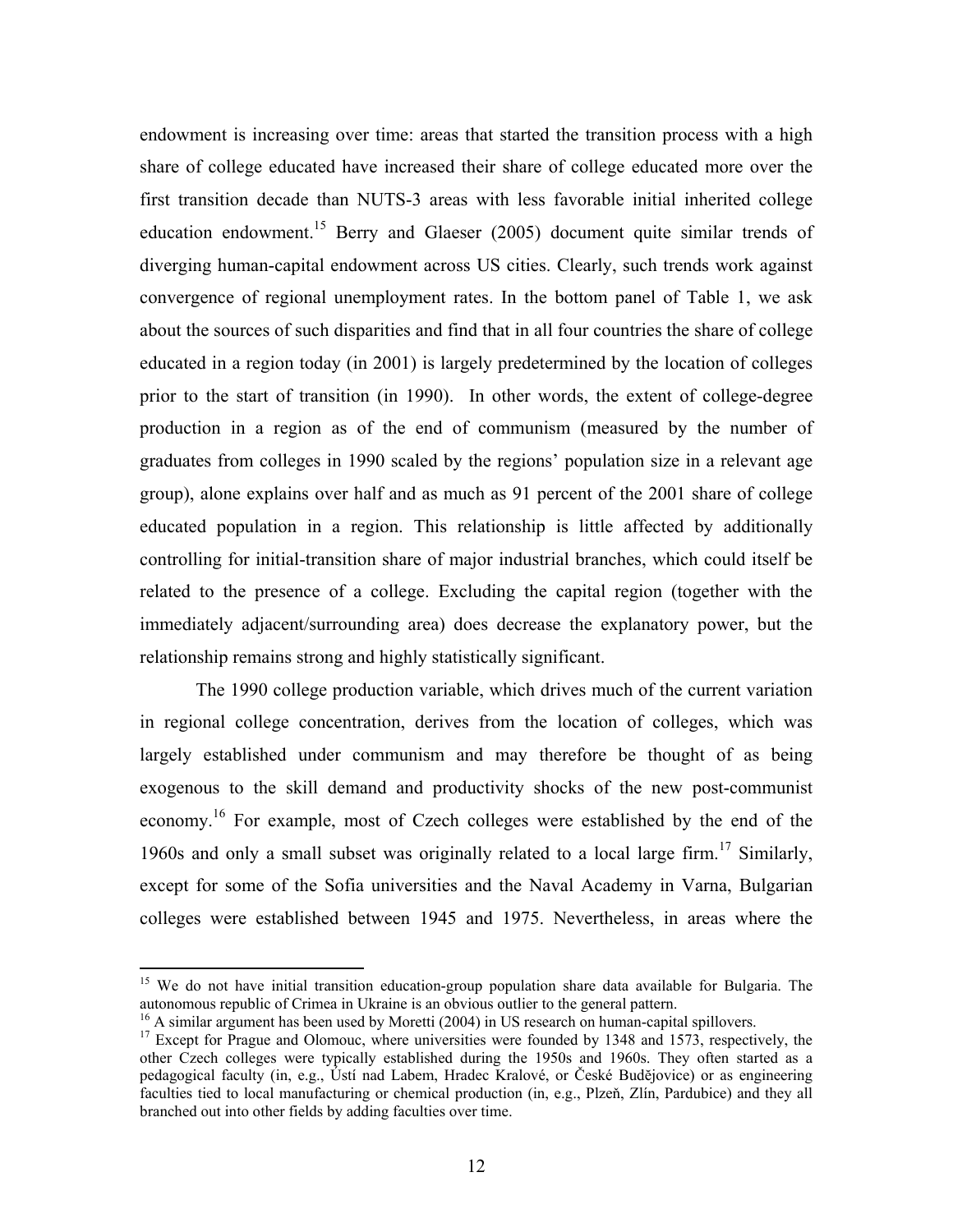original impetus for establishing a university was tied to strong manufacturing and to the extent that this manufacturing was important as of the start of transition, it is likely that overall labor demand dropped during transition. When relying on the exogeneity of the spatial distribution of tertiary education production, it is therefore important to control for end-of-communism industrial structure as we did in Table 1.

In sum, we find regional disparities in both unemployment and human-capital endowment to be extensive in transition economies. Regional skill disparities are clearly increasing over time and regional unemployment persistence appears to be stronger for less skilled workers.

# **3.2 Relationship between Regional Unemployment and Skill Distribution**

Next, we ask how well the location of skilled and unskilled workers explains the regional variation in unemployment rates. Table 2 shows the explanatory power (leastsquares regression coefficients and  $R^2$  statistics) of the current regional human capital endowment for the current regional variation in unemployment. The first column of each country panel suggests that a higher concentration of college graduates is associated with significantly lower regional unemployment.<sup>18</sup> The next two columns within each panel imply that, with the exception of Ukraine, we can explain almost two-thirds of the withincountry regional unemployment variation using simply the current shares of three education levels in the population (with the share of primary educated as the base). The explanatory power decreases after excluding the capital areas, but remains strong.

In the last panel of Table 2, we combine the unemployment regional data from our four countries to show that (without the use of country dummies), we can explain almost one-third of the regional (within- and cross-country) variation in unemployment using our four education shares (three explanatory variables). While this exercise assumes that the

 $18$  To some extent, the correlation between the current share of college-educated population and current regional unemployment can be due to college workers moving to regions hit by positive productivity shocks. We have therefore also re-estimated this specification using the pre-determined 1990 college degree production indicator to instrument for the current share of college. This exercise asks whether the exogenous part of the variation in college-degree regional endowment implies similar unemployment differences as the current-endowment variation. In Ukraine and Bulgaria, the un-instrumented and instrumented parameters are virtually identical. The Hungarian and Czech parameters decrease in their magnitude by about a third but remain statistically significant.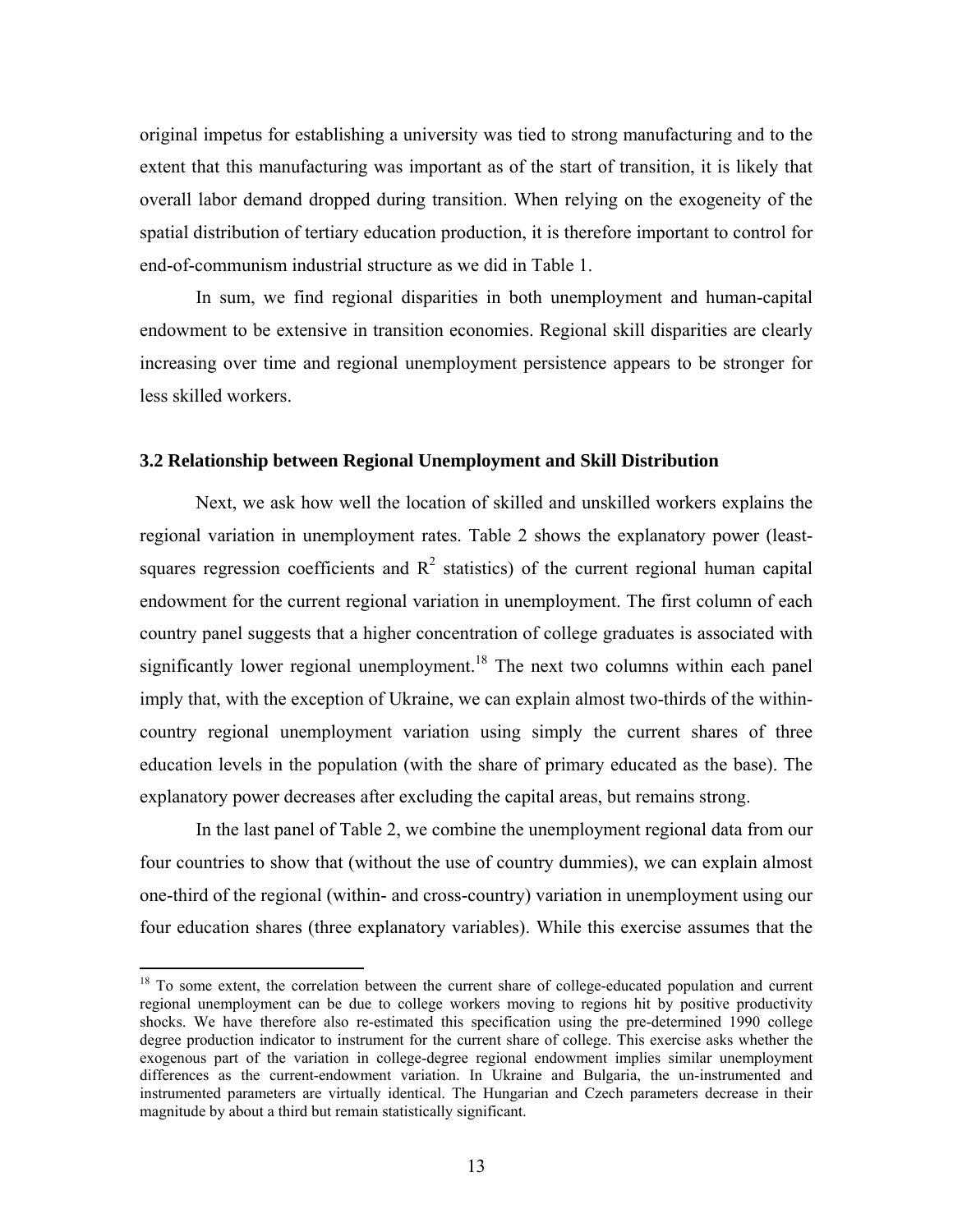education content is comparable within an educational attainment group across these four economies, it is clear that regionally concentrated low educational endowment drives much of the high transition unemployment.<sup>19</sup>

To some extent, our regressions simply reflect the fact that higher skill level is always associated with lower incidence of unemployment, such that one would always expect higher unemployment in areas with a high share of low skilled individuals. In order to learn to what extent our regressions merely reflect this phenomenon v. a fundamental relationship between regional skill endowments and unemployment rates, we compare the rate of regional unemployment predicted on the basis of the regressions reported in Table 2 with the expected "shift-share" regional unemployment rate based on the weighted average of the national skill-specific unemployment rate, weighted by the regional shares of each skill group. The results of this exercise are plotted in Figure 5, together with a 45-degree line corresponding to perfect fit. The plots show that our simple regressions strongly out-predict the shift-share exercise. A prime explanation for this finding is that the unemployment rates of the low educated are lower in areas where there are more college educated (where unemployment rates are lower) than in areas with fewer college educated (where unemployment rates are higher) and *visa versa*.

To quantify this "excess" explanatory power, we compare for each country the sum of squared errors based on the shift share exercise with that from the regional regressions. In the case of the two Central European economies, the Czech Republic and Hungary, the shift-share prediction errors are about 140% higher than those of the regression analysis. The difference is smaller in Bulgaria at 107% and the explanatorypower gap is smallest in Ukraine at only 28%. We note that a similar pattern also exists in a more developed economy, the UK, where we find the sum of squared errors based on

<sup>&</sup>lt;sup>19</sup> Where data are available, we also estimate an alternative specification (not shown in the table) that controls for conditions (i.e., unemployment, industrial and educational structure) at end of communism. In Hungary, regressing the recent unemployment rate of each NUTS3 on initial-transition regional shares of employment in industry and construction together with the 1990 share of college educated population and 1990 unemployment rate yields an  $R^2$  of 62% after excluding the capital city area. In the Czech Republic, where we have the initial-transition shares of eight main industrial branches, initial-transition unemployment was negligible. Using the 8 industry employment shares together with the initial-transition share of college educated explains 77% of the 2001 Czech regional unemployment variation outside of the capital city. Clearly, initial conditions defined by industrial structure and college concentration are key to the current structure of unemployment in these two EU countries.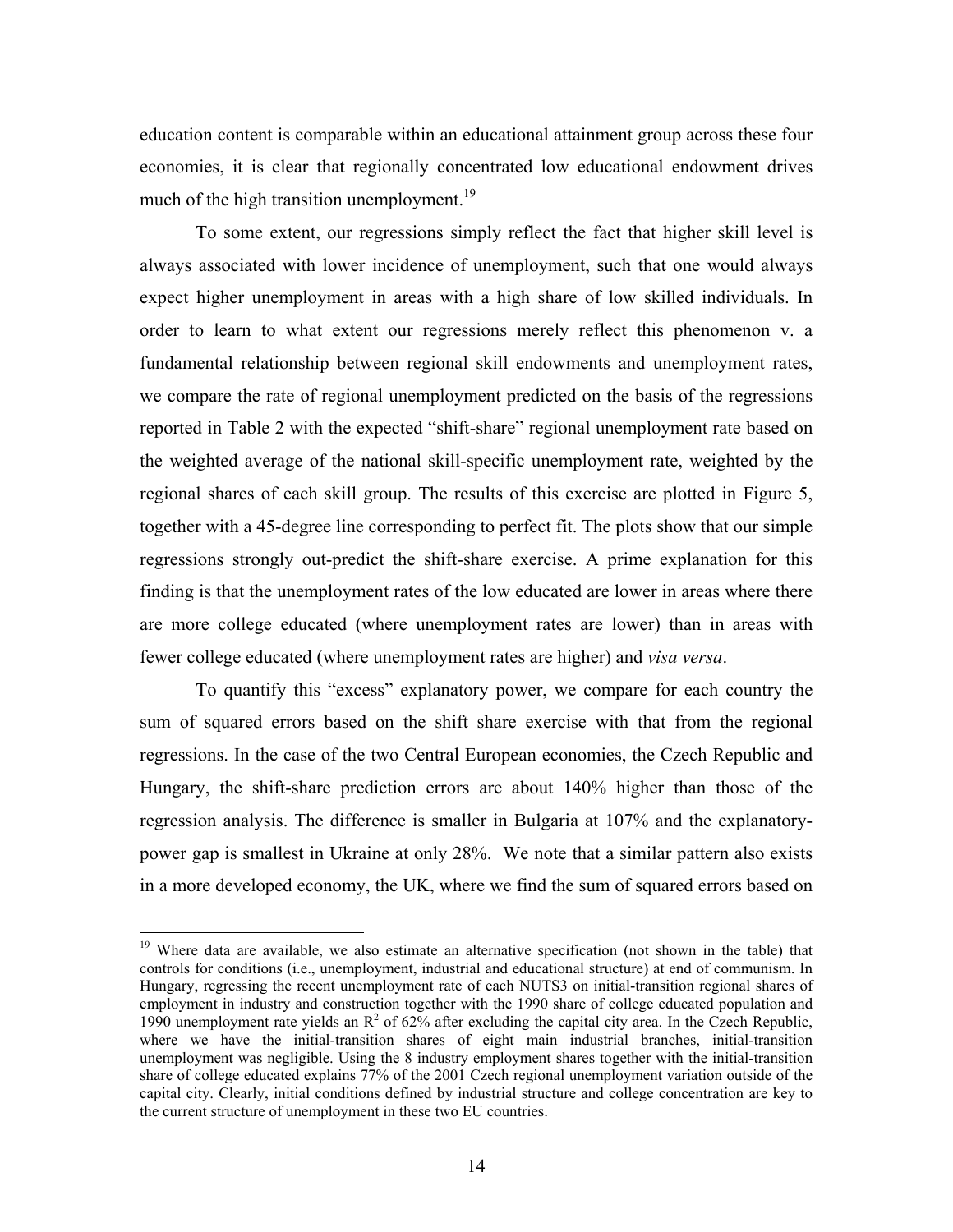the shift-share analysis to be 90% higher than those based on a simple skillunemployment regional regression, using the 2001 UK census.<sup>20</sup>

In sum, we have identified a number of regional patterns: a) over half of the regional variation in unemployment rates can be explained by regional skill endowments; b) the relationship between regional unemployment and the concentration of highly educated people in the region is much stronger than that based on simple shift-share accounting; c) initial conditions in terms of regional college-degree production at the end of communism explain much of the current variation in regional skill endowments as well as the change in college-degree regional concentration during transition. In the rest of the paper we search for evidence on the underpinnings of these patterns and their economic rationale.

# **3.3 Skill Composition of Migration**

 $\overline{a}$ 

We first ask whether labor migration lessens regional unemployment disparities or whether it contributes towards the increasing difference in regional skill endowments, which we identified as the key explanatory factor behind regional unemployment.<sup>21</sup> The empirical literature on cross-region migration flows in transition economies, which relies mostly on administrative permanent-residency data and works with total flows (gross or net) across areas, finds that migration has at best a small effect on diminishing unemployment disparities across areas. However, as we noted in Section 2, migration could actually support regional disparities if workers of different levels of employability (skills) move in the opposite direction. Recent theoretical work provides a rationale based on human-capital complementarities for migration flows to be skill-biased and to vary by the level of human capital in a region (Giannetti, 2003; Devillanova, 2004). It is also

<sup>&</sup>lt;sup>20</sup> We rely on the three census skill-level definitions ('no qualifications', 'lower level', 'higher level'). In order to make the UK exercise comparable to our transition analysis, we pool all London regions into one such that we compare unemployment and skill structure across 130 Local Authority County units available in the census – a level of regional classification similar to that of the 139 NUTS 3 regions of the UK.

<sup>&</sup>lt;sup>21</sup> The faster increase in the share of college educated in areas that had (more) colleges as of 1990 must be supported by one of three possible factors: (i) students growing up near a college may be more likely to attend a college, (ii) students from non-college regions who attend a college are likely to stay in the college city area after graduating, (iii) during transition, workers who have attained education before the collapse of communism are moving in a skill-biased way.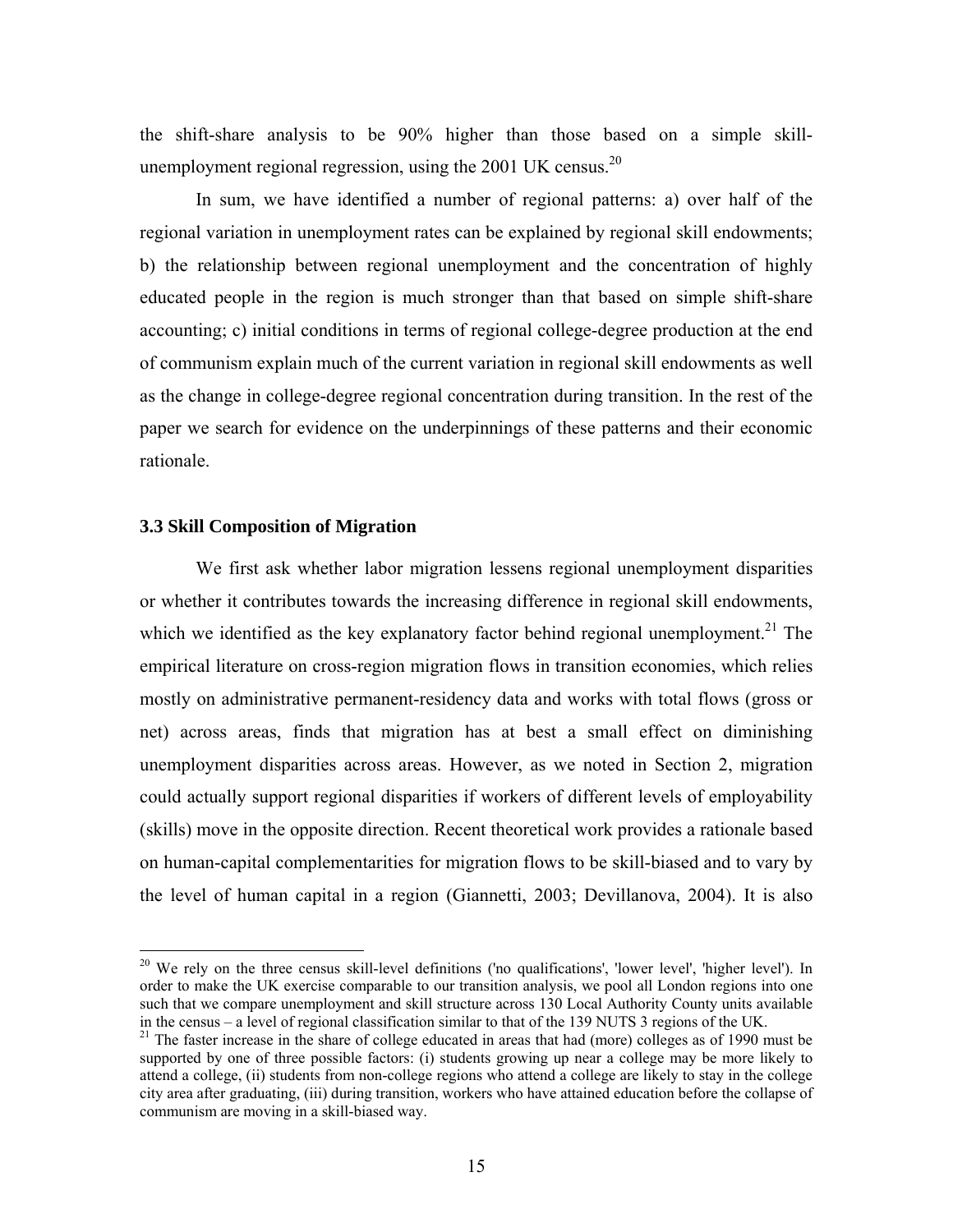possible that only highly skilled workers move and unemployed low skilled workers do not migrate because their welfare receipts (which are close to their market wage) are the same everywhere, while the cost of living is higher in low-unemployment high-skill areas.

Hence, in this subsection, we ask about the skill composition of migration flows across regions. We use the data from the 2001-2003 labor force surveys where respondents answer questions about their current area of residence as well as their residence in the previous year (Hungary) or as of any year since 1989 (Bulgaria) or 1986 (Ukraine).<sup>22</sup> While these migration definitions are not strictly comparable (such that we cannot compare the absolute size of migration flows, even conditional on skill), they allow us to shed light on the skill structure of worker territorial flows.

We first ask whether more educated individuals are more likely to move; next, we investigate whether the more educated are more likely to move to areas with a higher concentration of educated people, and conversely, whether the less educated are more likely to move to areas with the less educated people. Such mobility patterns would be consistent with the regional human-capital divergence depicted in Figure 4 and the "complementarities" story in the theoretical literature mentioned above.

In the first column of each country panel of Table 3, we present the results from estimating a linear probability model with the individual data, which predicts the probability of moving (v. not moving) for three levels of education relative to the primary level, controlling for gender and age (not shown in the table).<sup>23</sup> First, we focus on the case of Bulgaria, where cross-regional mobility is available only at a higher aggregation level of 8 regions.<sup>24</sup> We have 210 individuals who have moved across the borders of these regions between 1989 and 2001 and contrast them with a random sample of nonmovers. We find college educated workers are 8 percent more likely to migrate

 $22$  No such data exists as of 2001 in the Czech Republic, where the labor force surveys cover a set of dwellings and not households (i.e., they do not identify when a new family moves to one of these dwellings).<br><sup>23</sup> The estimated coefficients (probability derivates) are fully robust to alternatively using the probit model.

<sup>&</sup>lt;sup>24</sup> The 28 Bulgarian NUTS-3 units are aggregated for the purpose of answering mobility-related questions into the following 8 areas: Sofia city, Sofia region, Plovdiv, Burgas, Varna, Haskovo, Montana, Lovech, and Russe.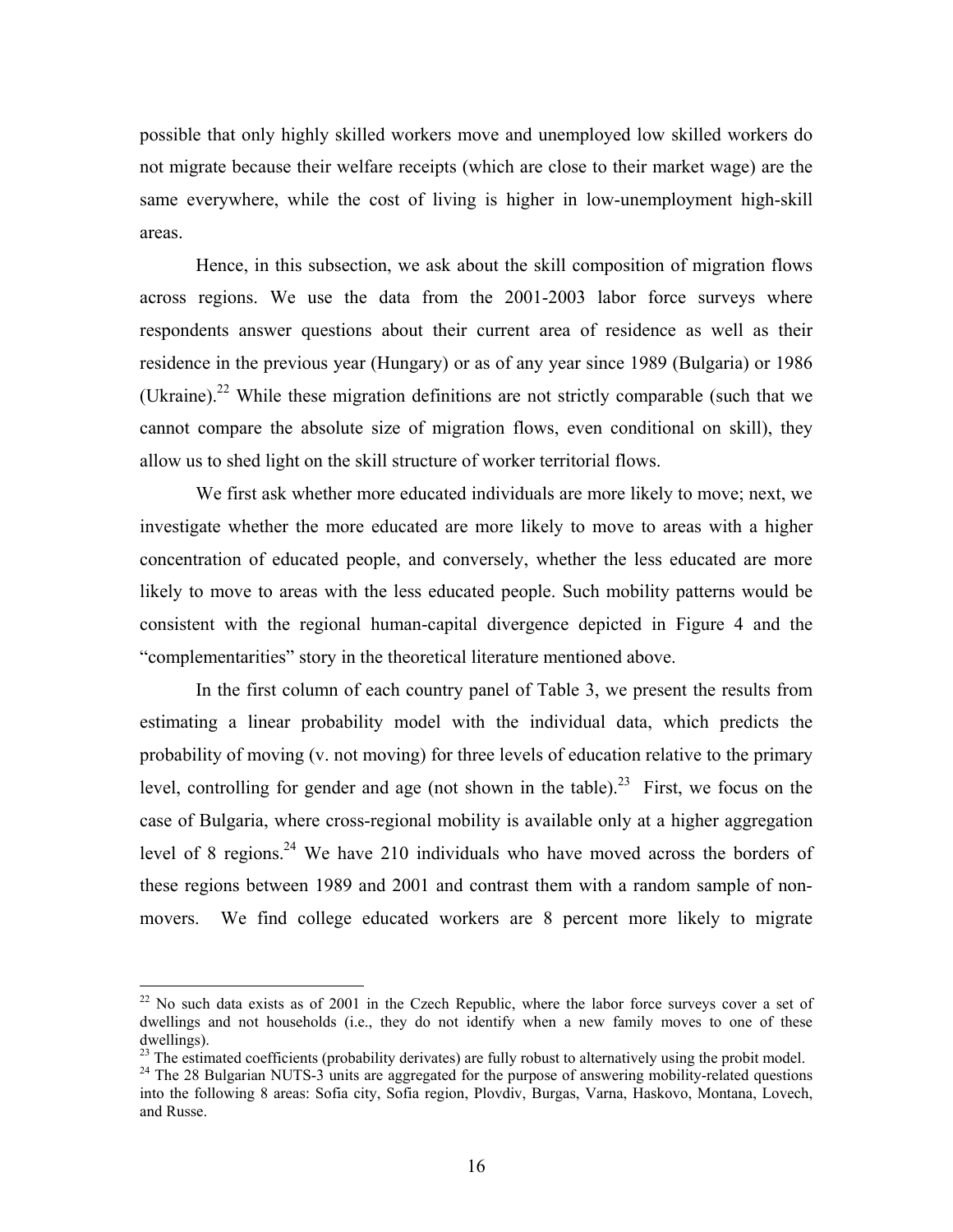compared to workers with elementary education and this difference is statistically significant, while there is no such difference for workers with lower education levels.

Next we estimate linear probability models relating individual mobility of a worker with a given age and gender to the share of college educated in the region of current residence (after moving). We do so separately for our each of our four main education groups (elementary, lower secondary, upper secondary and tertiary education). Such a descriptive regression is asking whether workers who move across regional borders are likely to reside now in NUTS-3 areas with higher share of college educated population compared to the majority of workers who have not moved. Specifically, we estimate the following equation for each of the four skill groups, *s*:

$$
P_{irs} = \alpha_{os} + a_{ls} College_r + a_{2s}Generator_{irs} + a_{3s}Age_{irs} + \mu_{irs}.
$$
 (1)

where  $P_{irs} = 1$  if an individual *i* of skill group *s* currently residing in region *r* recently moved across regional borders and 0 if he/she did not move; *College<sub>r</sub>* is the 1990 extent of collegedegree production (measured as the number of college graduates as a share of the population) of the region *r*, and *Gender* and *Age* are controls. We report the estimates of  $a<sub>1s</sub>$  for each education-specific regression in the second column of each country panel of Table 3. The results for Bulgaria suggest that more educated movers are more likely to have moved to areas with more educated people as of the start of the transition process.

We next estimate equation (1) replacing the *College<sub>r</sub>* variable with the current unemployment rate in each region as of 2001 (*Unemp<sub>r</sub>*). The estimates of  $a_{1s}$  from this set of education-specific regressions are reported in the third column of each country panel in Table 3. The results for Bulgaria suggest that more educated movers are more likely to have moved to areas that are today facing lower unemployment rates. This is not the case for the low (elementary) educated movers.

The Hungarian analysis in the second panel of Table 3 focuses on recent migration patterns as we observe 754 workers who have moved between 2002 and 2001 across NUTS-3 borders.<sup>25</sup> Again, similar to Bulgaria, we find that more educated workers are more likely to have moved. Contrary to Bulgaria, in Hungary we find no relationship

 $25$  We drop the capital-city region with the immediately surrounding area because the suburbanization of Budapest represents a major migration flow that, however, falls outside of the focus of our analysis.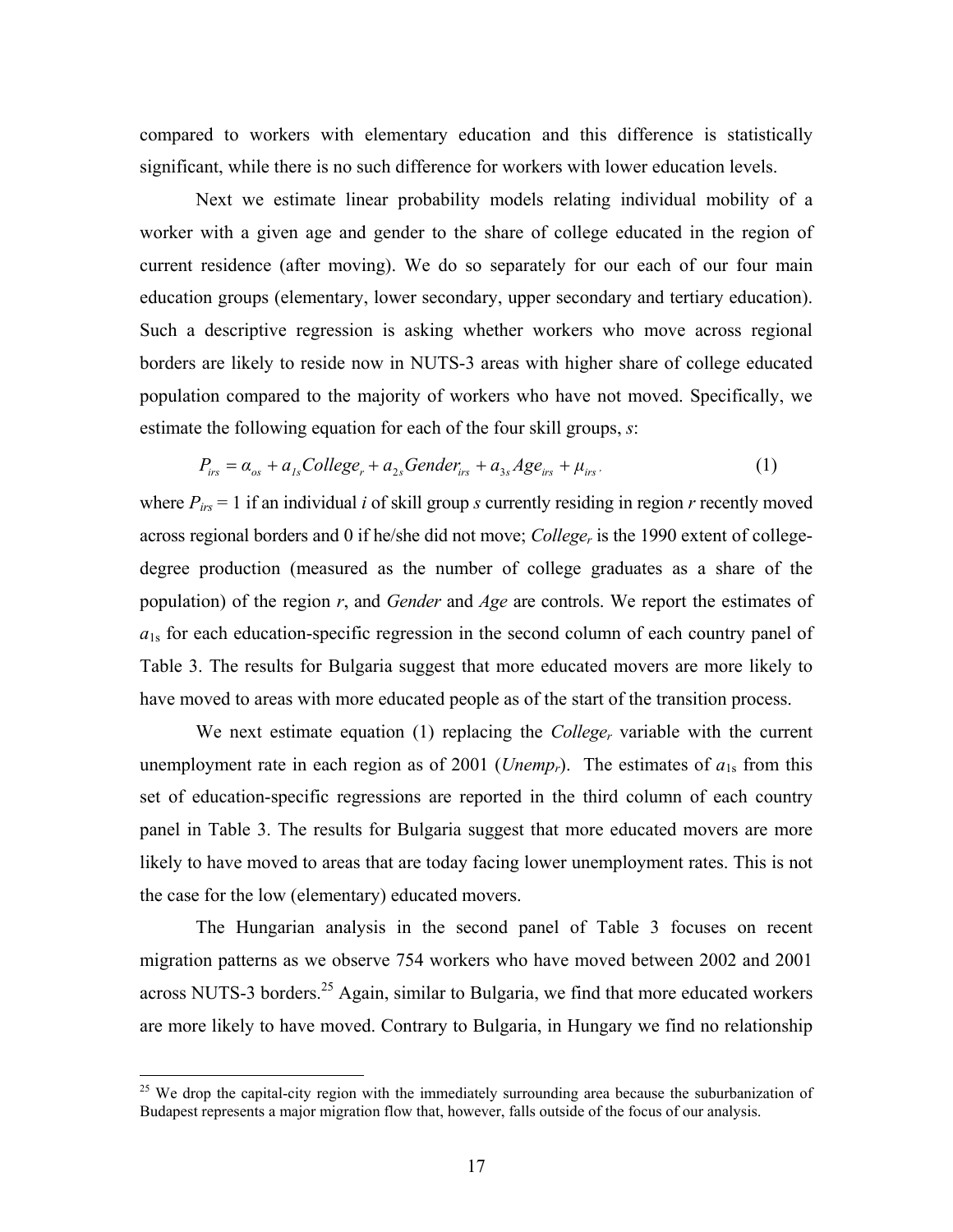between the location of movers and an area's level of college production as of 1990 in any of the education categories. The difference in findings vis-à-vis Bulgaria could be caused by only focusing on very recent moves, i.e., they might have moved earlier. When we alternatively control for an area's unemployment rate, we find that college-educated and high-school educated movers are significantly less likely to have moved to an area with a high level of unemployment, while no significant relationship is detected for those with elementary and vocational educational attainment.<sup>26</sup>

The corresponding coefficients from Ukraine are estimated with 271 within-Ukraine cross-NUTS-3 movers.<sup>27</sup> The results indicate that in Ukraine more educated workers are more likely to move and there is also a tendency for secondary educated workers to move to areas with more educated workers as of the start of transition. However, we detect no relationship between migration of workers with different skill levels and regional unemployment rates.

Overall, our evidence is consistent with more mobility among the highly educated workers, who, based on the statistically significant coefficients, are more likely to move to areas with high levels of education and low unemployment areas.<sup>28</sup> On the other hand, we find no support for the notion that less educated workers move to areas with less education or higher unemployment.

 $26$  We find similar signs of coefficients when regressing the population-normalized regional educationspecific total inflow of individuals on the area unemployment rate. However, the regional-level regression parameters do not reach conventional levels of statistical significance.

 $27$  Whereas 543 individuals moved across NUTS-3 borders between 1986 and 2003, 274 moved in from another country (the USSR) so we work only with 271 within-Ukraine cross-NUTS-3 movers. The basic mobility regression with pooled education groups is highly similar when we do include those moving into Ukraine from the other Soviet Republics.

 $28$  As a robustness check, we have also estimated the specifications shown in columns (2) of each country panel controlling for the 2001 share of college educated as opposed to the 1990 extent of college-degree production. The college-share coefficients are highly similar to those presented in Table 3; the only exception is the positive coefficient for the college-educated Ukrainians, which is now somewhat larger and statistically significant. Next, we checked the interpretation of the estimates in columns (3). To some extent, these estimates could merely correspond to regional unemployment differences implied by differences in education structure of the population. Hence, we have re-estimated these specifications using a regional unemployment rate adjusted for regional education endowments. The adjusted unemployment rate is the residual from a regression of regional unemployment on the shares of 3 major education categories corresponding to estimates presented in columns (2) of each country panel in Table 2. Using education-adjusted unemployment rates, as opposed to raw regional unemployment, results in a loss of statistical significance as well as a reduction in the size of all of the Bulgarian coefficients. The results for the other two countries are little affected.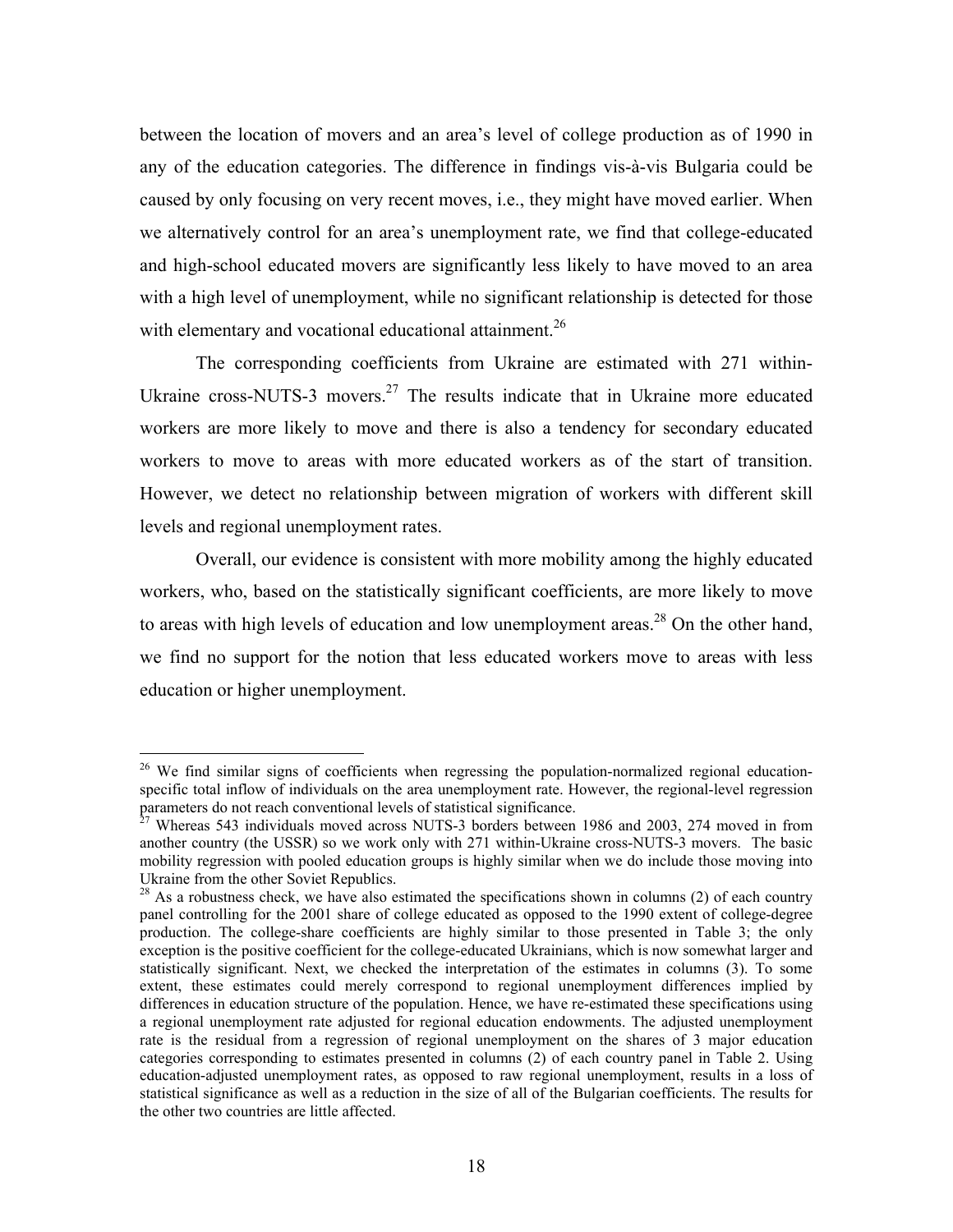# **3.4 FDI and Initial Skill Endowment**

Given the skill-biased nature of labor mobility, when skilled workers move to skilled regions, it is important to ask whether capital flows help lessen regional unemployment disparities or whether they are aligned with the diverging trend in regional human-capital endowments. In particular, we focus on the inflow of FDI – "high-end" capital – and ask whether initial conditions in terms of regional college-degree concentration at the end of communism are related to the regional structure of FDI stock as of the end of the first transition decade. $29$ 

In Table 4 we display a series of simple descriptive regional regressions where we ask about the explanatory power of initial-transition (1990/1991) college share in the population for  $2001/2003$  FDI stock per capita.<sup>30</sup> In all three countries where data are available the correlation is positive and significant, indicating FDI flows to regions with a high college share at the end of the communist period, which as we saw is highly and positively correlated with the current share of college educated. This relationship holds even after controlling for the industrial employment structure at the beginning of transition. However, with the exception of Ukraine, we find that this relationship does not exist once the capital city is excluded from the analysis.<sup>31</sup> In the large country of Ukraine, and after excluding the capital city region, moving from the minimum to the maximum regional share of college educated population results in an increase of FDI per capita level of almost two times the standard deviation of the FDI regional distribution. This is a large effect.

### **3.5 Human-Capital Spillovers and Imperfect Substitution**

 $\overline{a}$ 

The finding that both highly skilled people and "high-end" physical capital (FDI) tend to move to regions with high concentration of highly skilled people as of early

 $29$  The literature on FDI focuses on country-level FDI determinants (e.g., Boeri and Brucker, 2001, Bevan and Estrin, 2004, or Checchi et al., 2007), but there appears to be no work on regional location of FDI.

 $30$  We use initial transition college share rather than current college share to obviate the problem of reverse causality (i.e., high-skilled labor flows to regions with high levels of FDI).

<sup>&</sup>lt;sup>31</sup> We note that there is little FDI variation outside of the capital city in the Czech Republic. It may be that a tendency of FDI to locate in high-education areas is offset by the Czech government's policy to generously support FDI in high unemployment (low education) regions (see www.czechinvest.cz).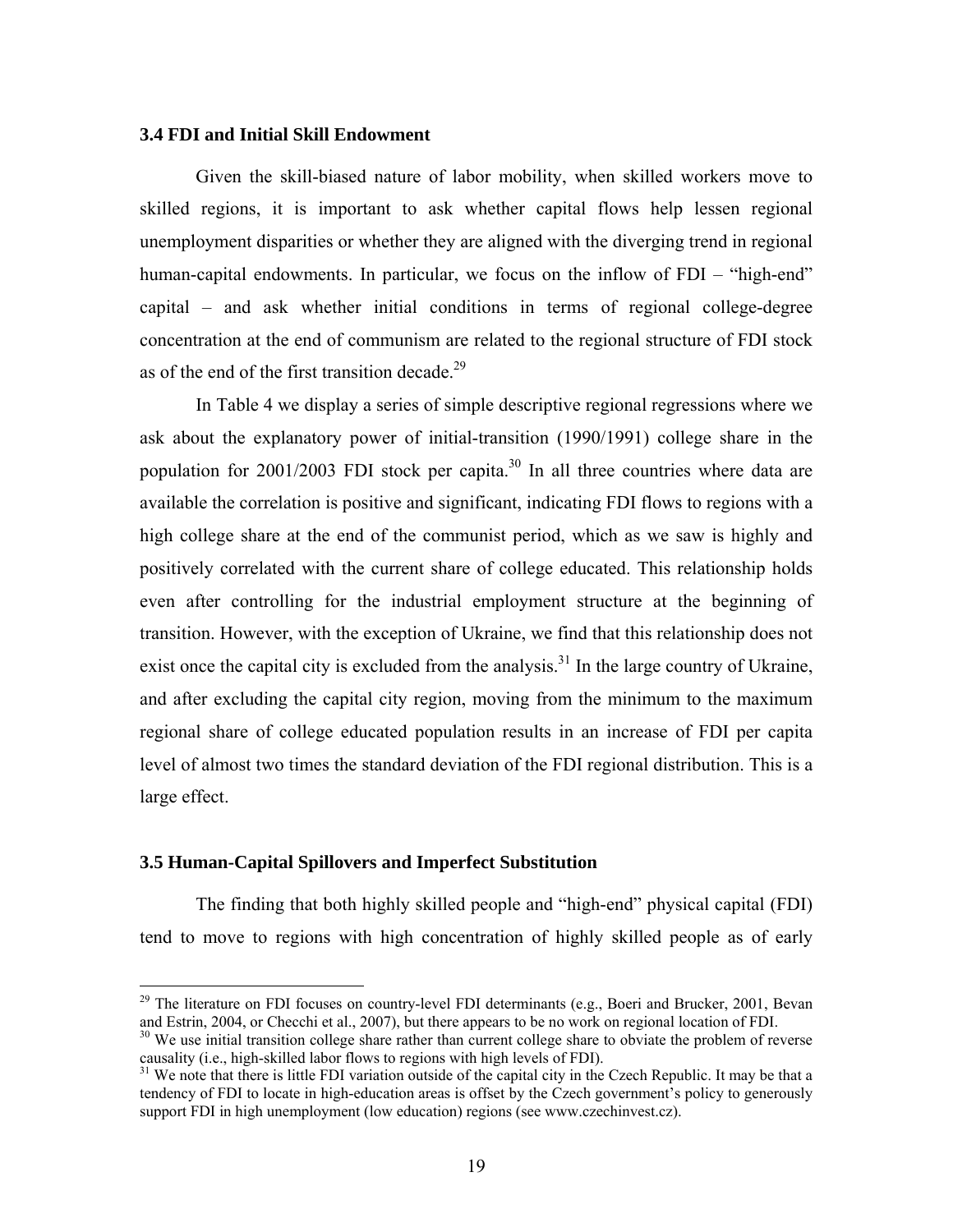transition is consistent with the human-capital complementarity hypothesis. Hence, in this section we search for evidence of skill complementarities. Specifically, we ask whether wages of otherwise identical workers are higher in regions with a higher concentration of college education. Next, we repeat the same question for the probability of unemployment among otherwise identical workers.

A fundamental problem with identifying the wage spillover effect is the potential presence of locality-specific unobservable characteristics that may affect both wages and the share of highly educated workers. We follow Moretti (2004) and rely on the regional variation in the location of college-degree production under communism, which, given the communist misallocation of resources, can plausibly be thought of as being historically predetermined and orthogonal to current district-specific shocks. This argument is more likely to hold outside of the capital cities, which typically differ from the rest of the country in terms of cultural amenities, and is also more likely to be valid after we control for initial-transition industry shares in our analysis (as explained in Section 3.1).

Another difficulty with identifying the causal impact of local human capital concentration on wage levels is that wages of less educated workers may increase in regions experiencing a rise in their share of highly educated workers because of imperfect substitution across skill types — in a fashion reflecting imperfect substitutability of input factors in a straightforward perfect-competition neoclassical model.<sup>32</sup> Moretti (2004) therefore seeks qualitative evidence on the existence of spillovers by relating the wages of highly educated workers to the share of these workers in local labor force. We follow his approach.

Specifically, we use a two-step procedure. First, for all individuals in a given education group *s*, we regress their current log wages (*W*) on demographic characteristics (*Age* and *Gender*) and a set of regional fixed effects  $(\beta_{rs})$ :

$$
W_{irs} = \alpha_o + \alpha_1 Age_{irs} + \alpha_2 gender_{irs} + \beta_{rs} + \mu_{irs},
$$
\n(2)

 $32$  See, e.g., Katz and Murphy (1992) for evidence on imperfect substitution and Moretti (2004) for an underlying model of local labor markets with human capital externalities.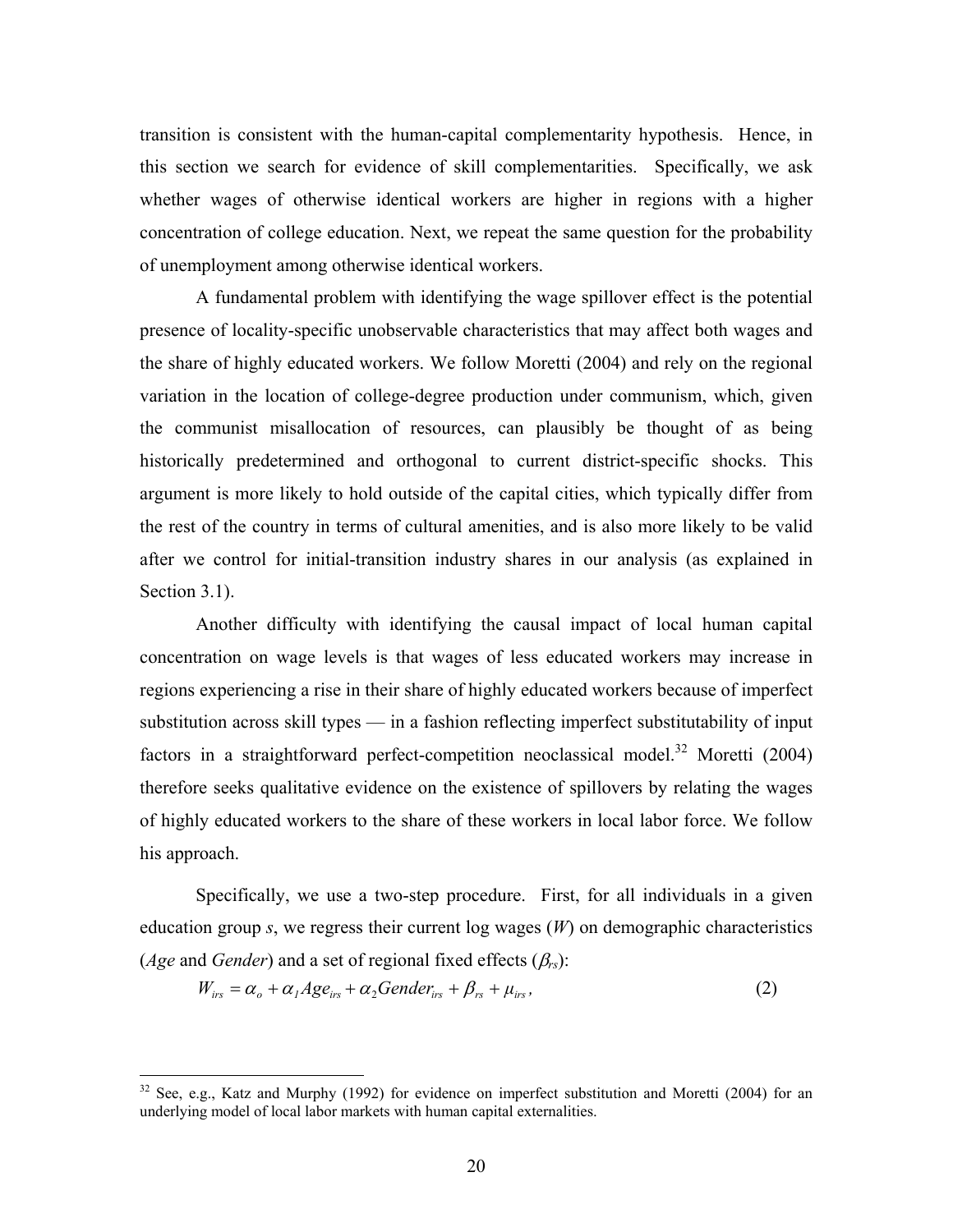The set of coefficients  $\beta_{rs}$  captures the average wage for an education group in a region net of age and gender compositional differences. We then regress the estimated regional fixed effects ( $\beta_{rs}$ ) on the current share of college educated (*College<sub>tr</sub>*) and the industrial structure at the beginning of transition (*INDr*):

$$
\beta_{rs} = \delta_o + \delta_l College_r + \lambda'IND_r + \mu_{rs}.\tag{3}
$$

These second stage regional-level regressions are weighted by the population size of each region.<sup>33</sup> Finally, equation (3) is re-estimated by instrumenting the current share of college educated with local college-degree production as of 1990 to control for endogeneity.

Hence the coefficients  $\delta_1$  presented in each cell of Table 5 indicate the relationship between averages wages in a region (controlling for demographic characteristics) and the share of college educated in that region for workers in each of the four levels of education. To focus on the exogenous portion of variation in regional college endowment, we present the IV coefficient in the third column of each country panel.

The findings for Bulgaria, in columns 1 and 2, suggest that the wages of highschool graduates are higher in areas with a higher share of college educated workers. This is consistent both with the presence of human-capital spillovers and the presence of imperfect substitution across worker types. We find no support for the existence of spillovers in the most important group of college-educated workers. These findings are little affected by dropping the capital city; instrumenting for current college education endowment using the end-of-transition college-degree production (i.e., focusing on the exogenous initial-transition variation in college endowment) results in imprecise estimates. The case for the existence of spillovers is stronger in Hungary, in the third panel of Table 5, where wages of all workers, but particularly wages of highly educated ones, are higher in areas with a higher share of college educated. However, dropping the capital city area results in a loss of statistical significance and instrumenting makes the parameters much smaller, even negative, and insignificant.

<sup>&</sup>lt;sup>33</sup> An alternative procedure would be to include both individual- and region-specific variables in the original individual-level regression and cluster standard errors at the regional level. See Wooldridge (2003) for the potential pitfalls of clustering when the number of clusters (regions) is small.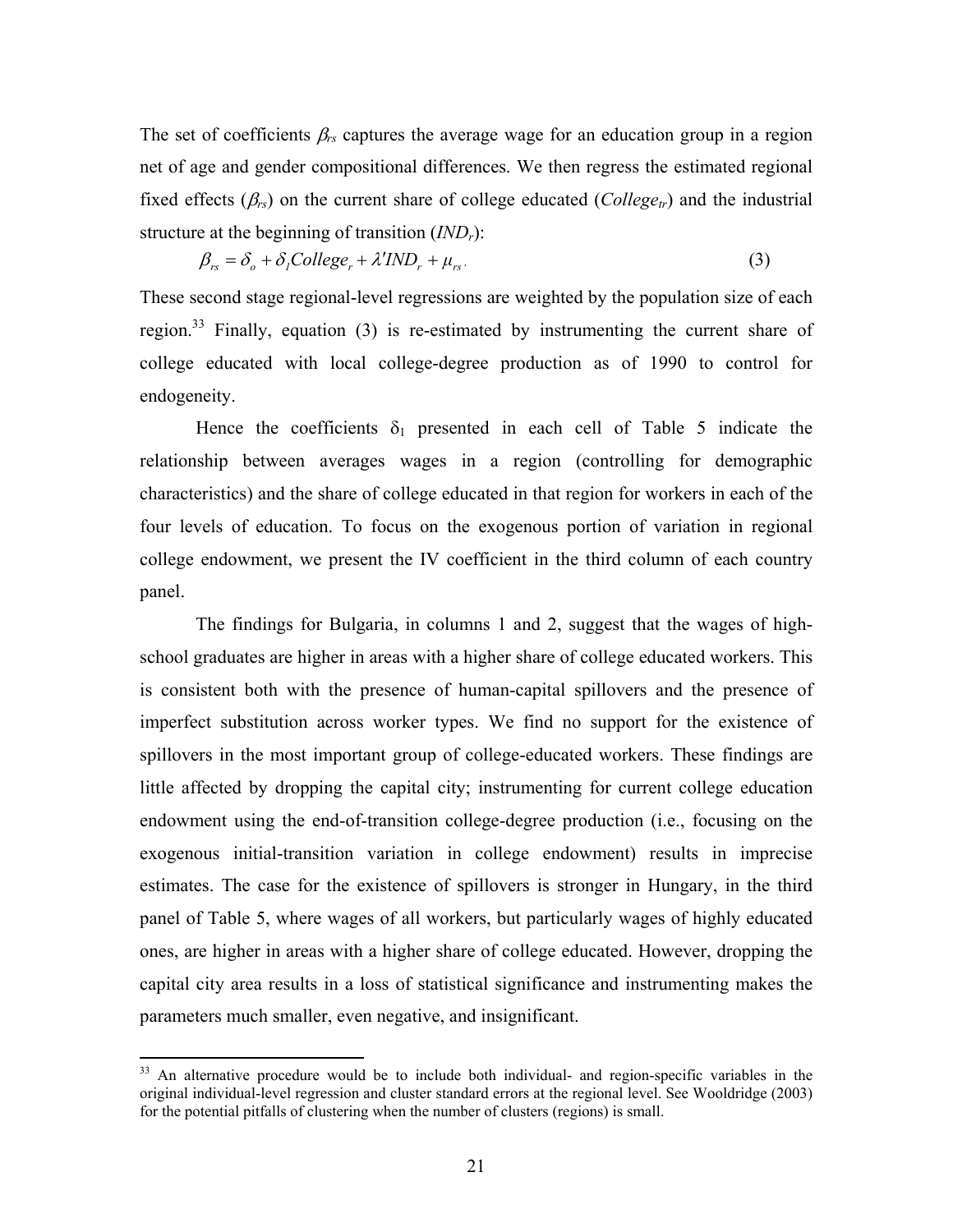A starkly different set of findings is presented in Table 5 for the Czech Republic and Ukraine. Here, wages of college educated are significantly lower in areas with a higher share of college educated and the negative coefficient is confirmed by instrumenting. This finding hinges on controlling for initial-transition industry shares on employment; the Czech coefficient would be 2.25 in the first column for the college educated if we were not to control for the extent of industrial employment in the regions in 1991 while the Hungarian coefficient would be similarly large even in the IV specification. What could explain these negative coefficients? One possible explanation is that college-educated workers living in areas where college education is sparse need to be compensated for the lack of amenities that derive from a higher concentration of college education.<sup>34</sup>

Finally, combining the data from our four economies, results in positive estimates of the association between an area's college education endowment and the residual wages of all education groups, with especially large estimates for the highly educated. This finding is robust to including country fixed effects (not shown in table), but hinges on the inclusion of the capital city areas. The OLS coefficient of 1.36 in the first column of the last panel, which is based on both capital and non-capital areas, suggests that wages of college educated workers increase by over 1 percent for each 1 percentage point increase in the area share of college-educated. When we instrument for the current area college endowment in data containing capital-city regions, we obtain a very similar coefficient (not reported in table). As Table 5 shows, however, excluding capital cities leads to negative coefficient estimates. Overall, we find little evidence for the presence of human capital spillovers outside of the capital cities. In two of our four economies we actually find a strong negative association between college wages and college endowment.

Next, we repeat this analysis for unemployment. Again, we follow a two-step procedure. As in equation (2), we first regress individual unemployment incidence on individual characteristics and regional fixed effects for each of the four education groups.

<sup>&</sup>lt;sup>34</sup> Visualizing these findings in the Czech Republic shows that the negative coefficient is largely based on the comparison of a highly educated south Moravian region, with two areas in the North West of Bohemia that are close to East Germany and feature extremely low shares of college educated. All other areas feature similar average values of both residual wages and college share in population, while Prague is excluded from the analysis.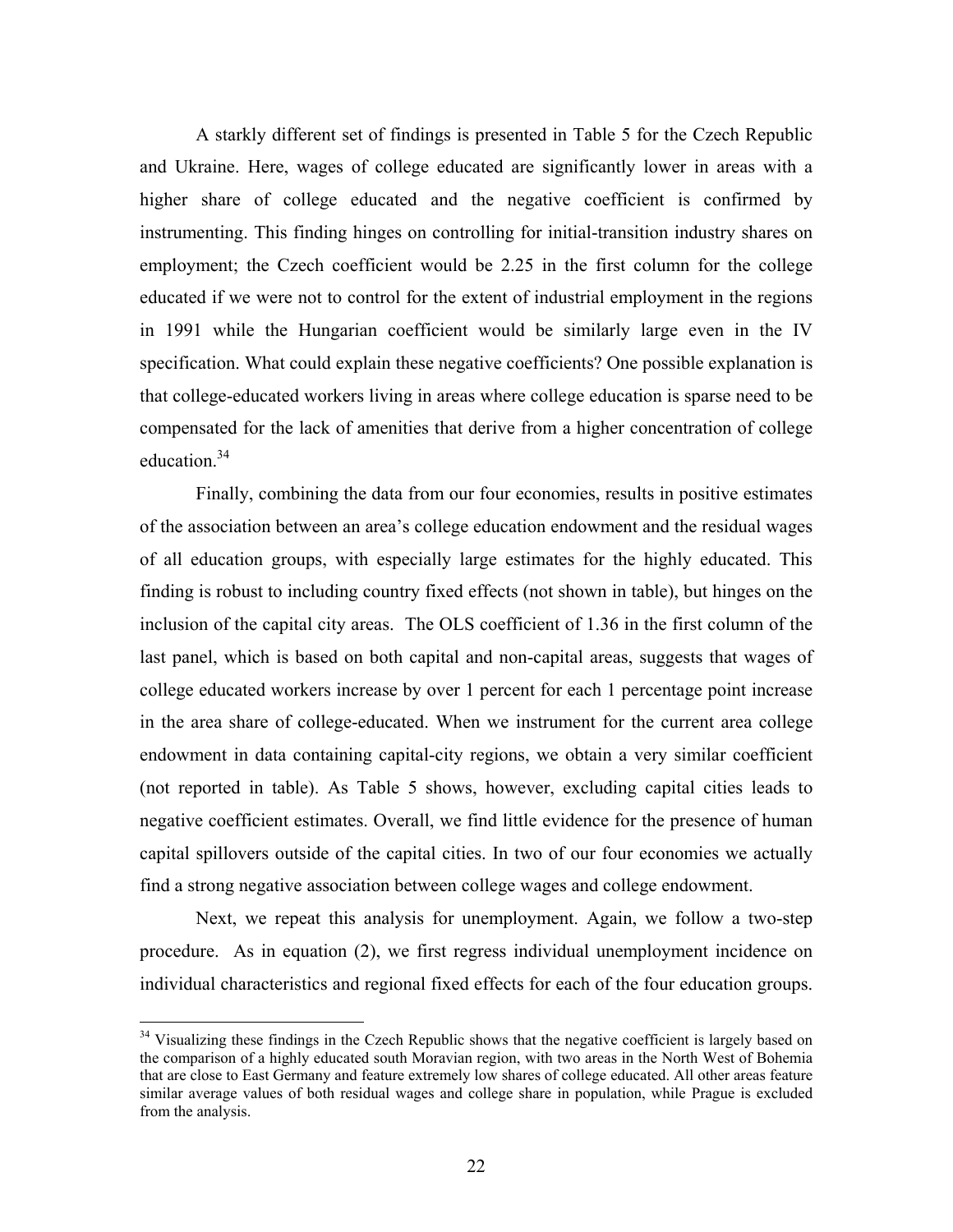In the second stage, we regress these regional fixed effects (regional unemployment adjusted for demographic composition) on current college share in population, separately for each of the four major education groups (as in equation 3). The resulting coefficients from the second stage regressions are presented for each of the four countries and the pooled data in Table 6. With the exception of Ukraine, we find that a higher share of college educated is associated with lower unemployment chances for the less educated workers. This is true not only for the worker types that are likely to represent a potential substitute for college educated, i.e., for those with upper-level high-school diplomas, but also for those workers with only about 8-9 years of (elementary-level) education.<sup>35</sup> However, focusing on the variation in regional skill endowments driven by the location of colleges as of the end of central planning typically results in smaller and noisier estimates.

The results of the unemployment analysis, derived from individual-level data, are fully consistent with region-level evidence presented in Table 2 on the high explanatory power of regional skill structure for unemployment. The unemployment rates of less skilled workers are lower in more skilled areas, which we know benefit from the inflow of both skilled workers and FDI. Given that our wage analysis points to little support for the human-capital spillover hypothesis, we search for alternative explanations of the observed mobility and unemployment patterns in the next section.

# **3.6 Labor Market Institutions and Regional Adjustment**

 $\overline{a}$ 

In the absence of regional human-capital wage spillovers, what could explain the flow of only skilled labor as well as FDI to skilled regions (Tables 3 and 4) together with the lower unemployment of less skilled workers in highly skilled areas (Tables 2 and 6)? A simple potential explanation is that (a) transition demand shocks were skill-biased (positive in skilled areas, negative in unskilled areas, even conditional on industrial structure) and that (b) different skill types respond differently to labor demand shocks

<sup>&</sup>lt;sup>35</sup> We do not find any significant estimates for the association between college degree concentration and college-level unemployment, which may simply be due to the fact that the unemployment rates of the college-educated are very low (near zero) in all regions. With the exception of Bulgaria, the standard deviation of unemployment fixed effects (demographics-adjusted unemployment) for college-educated workers is below 0.02.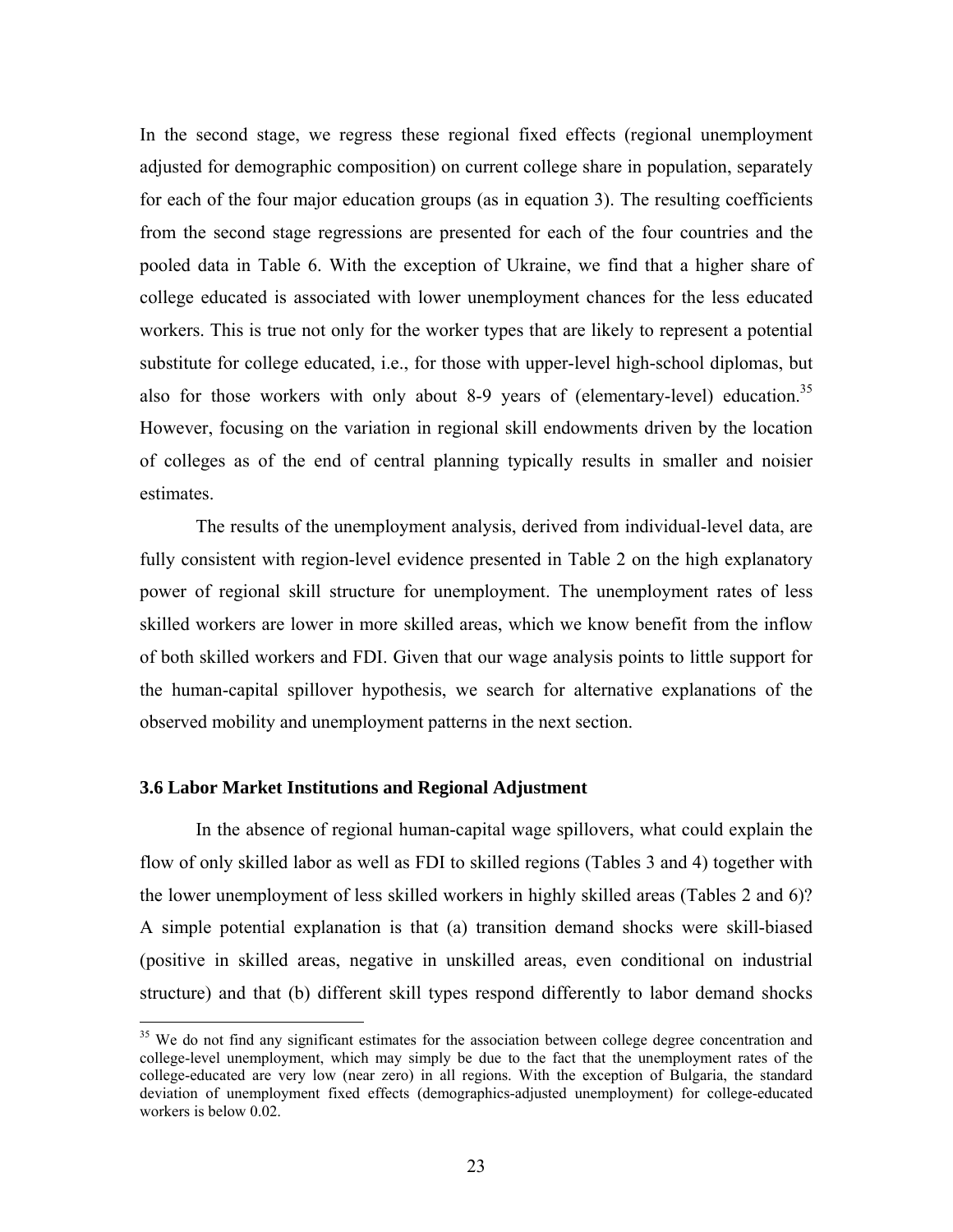because of differences in the costs and benefits of migration implied by labor-market institutions. The presence of the skill-biased nature of regional demand shocks is supported by the finding that FDI is more likely to flow to more skilled regions and by the fact that less skilled workers face lower unemployment chances in highly skilled areas. It is also consistent with the mobility pattern among skilled workers. In the rest of this section, we provide indirect supportive evidence for the notion that centralized labor market institutions (such as the social safety net) affecting the "opportunity cost of not working" are behind the lower mobility of the less skilled workers.

By effectively raising the national wage floor, guaranteed income transfer schemes not only discourage work in regions affected by negative productivity shocks, they also lower the variance of the wage of less skilled workers across regions, lowering the benefits from migration for these workers. The "opportunity cost of not working" is clearly higher for high-skill workers. Under the institutional explanation, the skill differences in labor mobility adjustment, which we know work against regional unemployment convergence, would be stronger, *ceteris paribus*, in economies with stronger social safety nets. Given that the nature of our migration data does not allow for direct cross-country comparison of mobility rates, we compare regional differences in wages and unemployment by skill. If binding wage floors are important, then we would expect wages (unemployment) of less educated workers to be highly equalized (different) across locations, at least in comparison to highly skilled workers for whom effective minimum wages play a smaller role.

Such a comparison is offered in Table 7, which presents the ratio between the regional standard deviation of unemployment or wages of the college educated and the elementary educated.<sup>36</sup> We see that in the two Central European economies where binding national wage floors are more likely,  $37$  wages of college educated workers vary

 $36$  This is based on the regional fixed effects estimates used in Tables 5 and 6.

 $37$  Boeri and Terrell (2002) compare social support policies in Central Europe (CE) to those in post-soviet states and argue that in CE these policies upheld wages at the bottom of the distribution. The long run net replacement rates (NRRs) for the Czech Republic and Hungary are about 62% and 58% respectively (OECD, 2005) and whereas there are no systematic calculations of NRRs in Bulgaria and Ukraine, the available calculations suggest the NRR in Ukraine is approximately 41% (Mykhenko, 2005). Then NRR in the UK (49%) is closer to that in Ukraine than to those in the CE countries.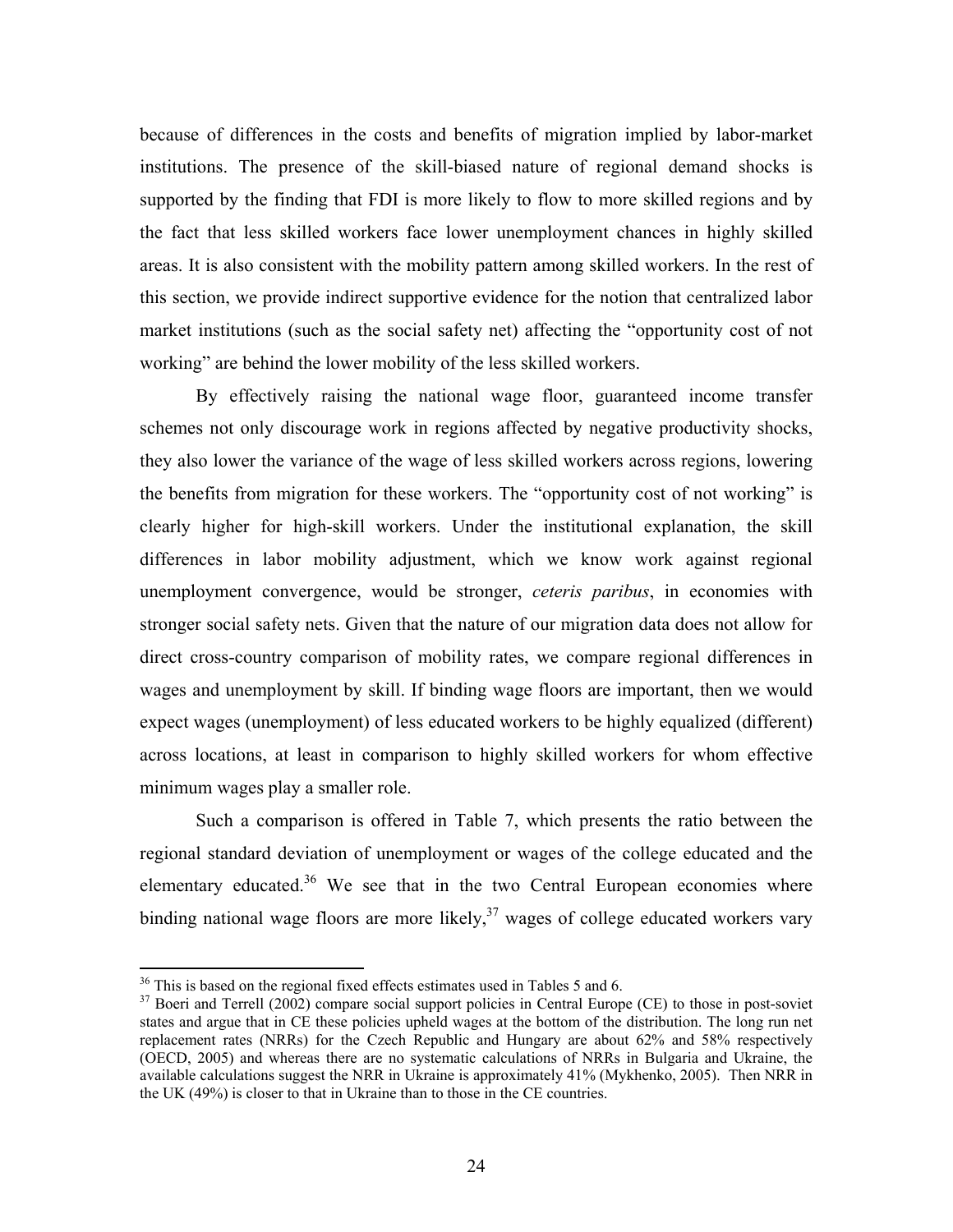across areas substantially more than wages of unskilled workers. This is not true for Bulgaria and Ukraine, where the social safety net is lower. (It is also not the case in the US as Topel (1986) shows.) On the other hand, unemployment among the highly educated varies much less across regions than unemployment of the least skilled workers: this tendency is particularly pronounced in the more developed labor markets of Central Europe. Hence, this evidence is consistent with the idea that high wage floors in Central Europe lower the incentives for less skilled workers to migrate and support the high regional unemployment disparities.<sup>38</sup>

Furthermore, the interplay of centralized labor market institutions with regional disparities in skill levels may affect aggregate unemployment. In the presence of barriers to downward wage adjustment at the regional level, a mean-zero distribution of regional shocks, positive in skilled and negative in unskilled regions, may increase aggregate unemployment if the negative shock increases unemployment more in the lowproductivity (uneducated) region than the positive shocks decreases unemployment in the highly educated region. To provide evidence on this issue, we contrast the dispersion in regional unemployment with the skewness of the regional unemployment distribution across our four economies. If high dispersion of unemployment is associated with rightskewness, this would be consistent with insufficient adjustment in areas experiencing the largest negative shocks as argued by, e.g., Pench et al. (1999). Figure 6 thus summarizes two moments of the regional unemployment distributions: dispersion and skewness. It shows that the Czech Republic is the only country in our sample featuring a strongly right-skewed unemployment distribution, where a few high-unemployment regions drive up the country's average unemployment rate. Overall, there may be some positive association between regional unemployment dispersion and (right-) skewness, but having four data points does not allow us to draw any strong conclusions.

<sup>&</sup>lt;sup>38</sup> The evidence in Table 7 corroborates the finding of Section 3.2. that the explanatory power of regional skill composition for regional unemployment (relative to the benchmark of the shift-share analysis) is highest in the Czech Republic and Hungary, where the wage floor is highest, followed by UK, Bulgaria and Ukraine, where the wage floors are likely to be lower based on our comparison of the NRRs. One would expect the "excess" explanatory power of regional skill composition for regional unemployment stemming from mobility disincentives for low-skill workers to be higher the more important the disincentives. In Ukraine, less skilled workers must work (for low wages) even in areas affected by negative demand shocks.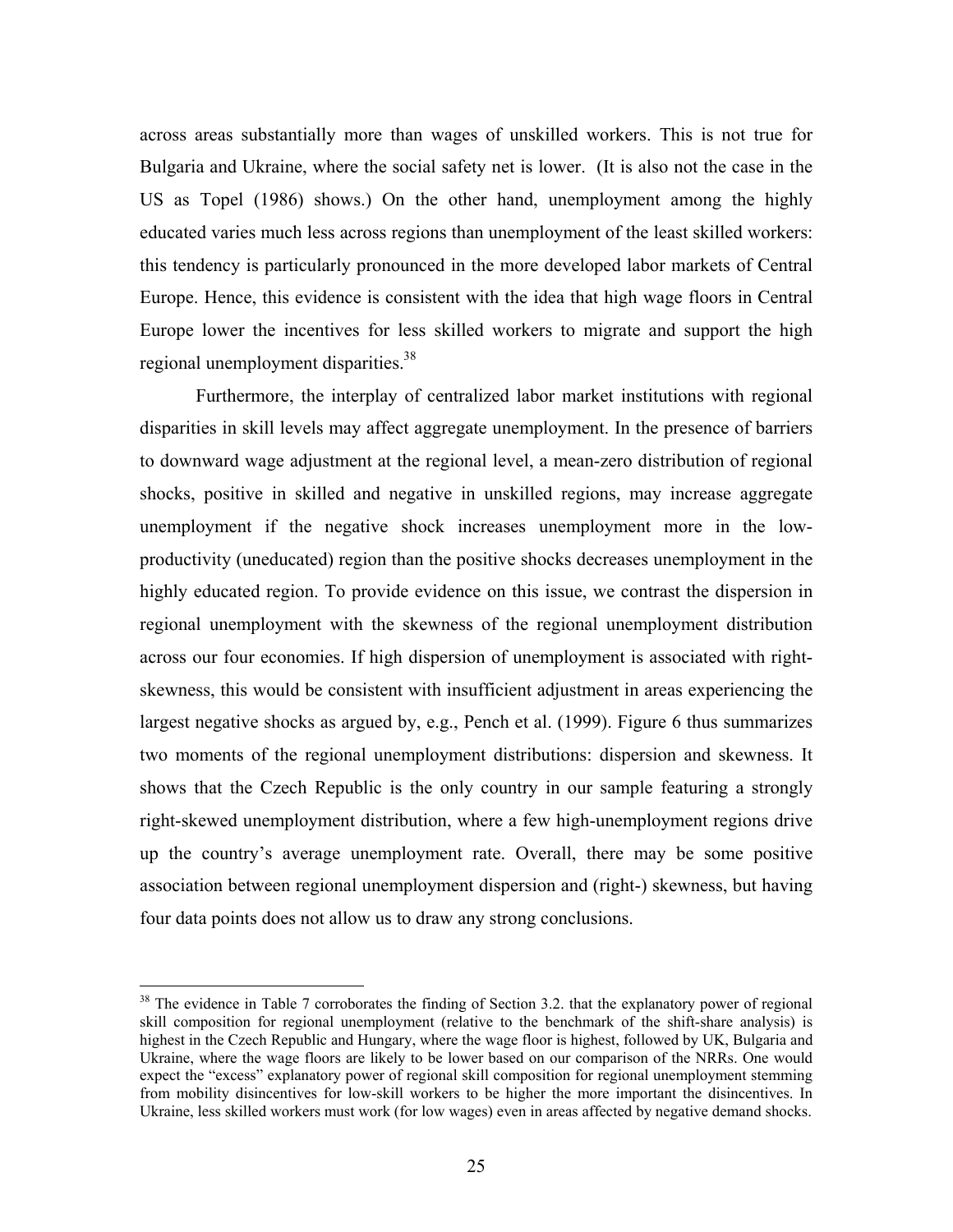Overall, we believe that our indirect evidence points towards the possibility that high wage floors may be contributing to higher overall unemployment, both directly through lack of regional wage adjustment in response to a negative shock but also indirectly by reducing the gains from migration for low-skilled workers. Future research is needed to explore this hypothesis further and to provide robust evidence for the implication that lowering the social safety nets and hence wage floor would have a significant impact of migration flows of unskilled people.

# **4. Conclusions**

 $\overline{a}$ 

We hypothesized that the regional distribution of human capital endowment plays an important role in explaining both regional and national unemployment and presented a series of exploratory analyses to test this hypothesis.<sup>39</sup> We find powerful evidence of the importance of human capital in explaining the variance in regional unemployment rates, thanks in part to divergence in the regions' human capital endowments. We find evidence suggesting that the flows of both "high-end" labor and capital are contributing to the divergence of regional unemployment and wage rates across regions in the four transition economies. Both college educated people and FDI flow to regions with a higher concentration of college educated. Clearly, low-skill-intensive capital is not moving fast enough to post-soviet areas predominantly endowed with "low-end" human capital.

We then ask about two potential mechanisms which would explain these labor and/or capital flows and the patterns of regional unemployment by education groups: 1) the presence of complementarities and human-capital spillovers and 2) differences in the response of skilled and unskilled individuals to regional demand shocks which may be driven in part by centralized labor market institutions. We find little evidence for spillovers. On the other hand, we provide some evidence that is consistent with the idea that institutions in Central European countries contribute to the lack of migration of

 $39$  Our approach is similar to that of Köllő (2006) in that we also focus on unemployment by low education group as the main determinant of overall unemployment levels. While Köllő (2006) uses international comparisons and asks about the importance of the low endowment of effective skills of less-educated workers in post-communist economies, we use within-country regional dispersion of highly skilled labor as our starting point and search for economic mechanisms that would help us understand the nature of the regional variation in unemployment.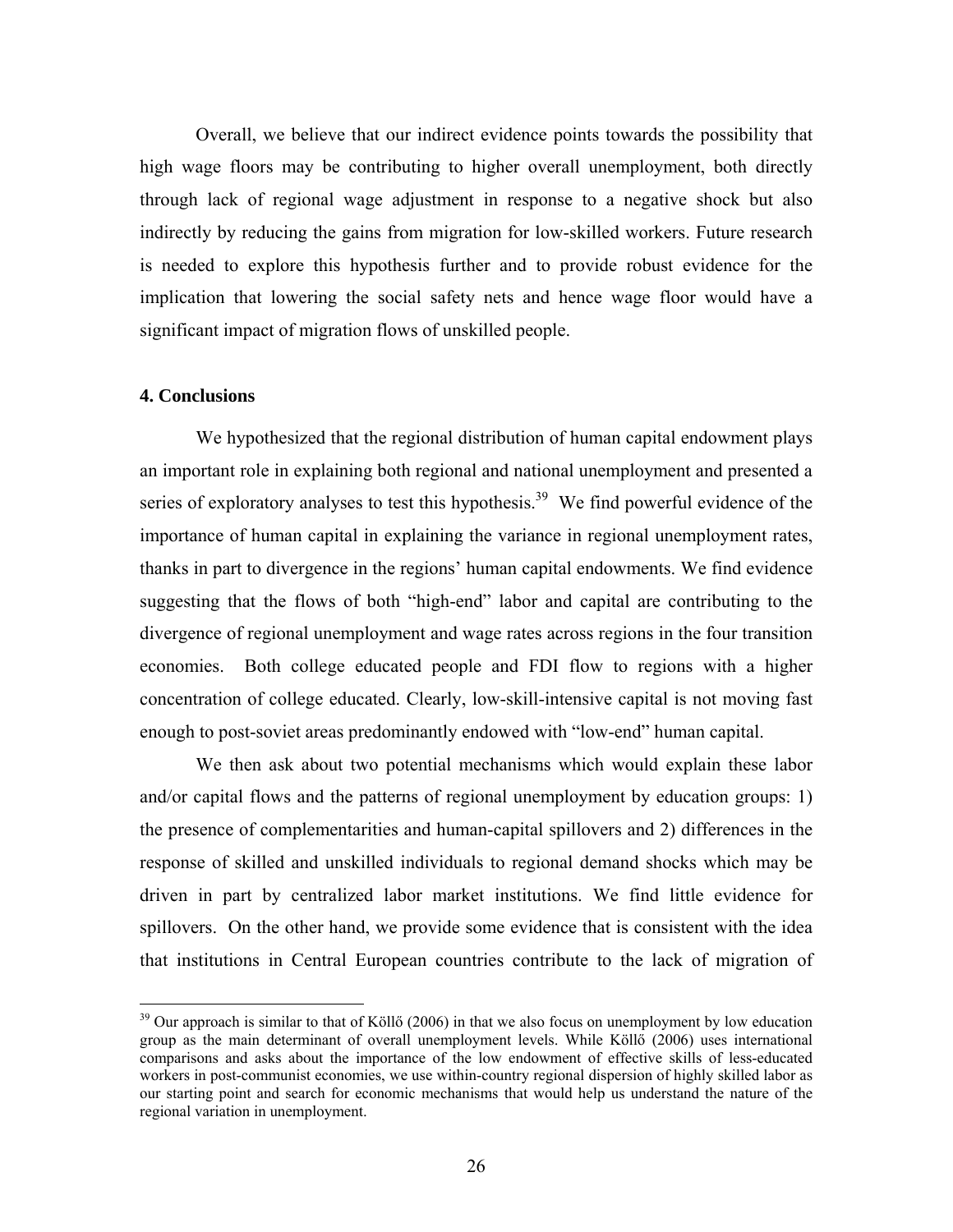unskilled workers and lack of convergence of their unemployment rates across regions. We conclude that the variance in unemployment rates across regions is likely to correspond to national skill biased technical change and that more research is needed to explore the role of centralized labor market institutions for aggregate unemployment in transition. Ideally, such research would use comparable data on skill-specific crossregional labor mobility and time-country variation in generosity of welfare systems.

# **References**

Acemoglu, D. (2003) "Patterns of Skill Premia," *Review of Economic Studies*, 70; 199–230.

- Acemoglu, D. and F. Zilibotti (2004) "Productivity Differences," *Quarterly Journal of Economics*  115 (3): 563-606.
- Berry, C. R., and E. L. Glaeser (2005) "The Divergence of Human Capital Levels Across Cities," NBER Working Paper No. 11617.
- Bevan A. A. and S. Estrin (2004) "The determinants of foreign direct investment into European transition economies," *Journal of Comparative Economics,* 32 (4): 775–787.
- Boeri, T. and H. Brücker (2001) "Eastern Enlargement and EU-Labour Markets: Perceptions, Challenges and Opportunities," *World Economics*, 2(1).
- Boeri, T. and K. Terrell (2002) "Institutional Determinants of Labor Reallocation in Transition," *Journal of Economic Perspectives*, 16 (1): 51-76.
- Bornhorst, F. and S. Commander (2004) "Regional Unemployment and its Persistence in Transition Countries," IZA Discussion Paper No. 1074.
- Bound, J., J. Groen, G. Kézdi and S. Turner (2004) "Trade in University Training: Cross-State Variation in the Production and Stock of College-Educated Labor," *Journal of Econometrics*, 121: 143–173.
- Canova, F. (2001) "Are EU Policies Fostering Growth and Reducing Regional Inequalities?" Els Opuscles del CREI, no. 8., Universitat Pompeu Fabra.
- Checchi, D., De Simone, G. and R. Faini (2007) "Skilled Migration, FDI and Human Capital Investment," IZA Discussion Paper no. 2795.
- Commander, S., and J. Köllő (2004) "The Changing Demand for Skills: Evidence from the Transition," IZA Discussion Paper no. 1073.
- Devillanova, C. (2004) "Interregional migration and labor market imbalances," *Journal of Population Economics*, 17: 229–247.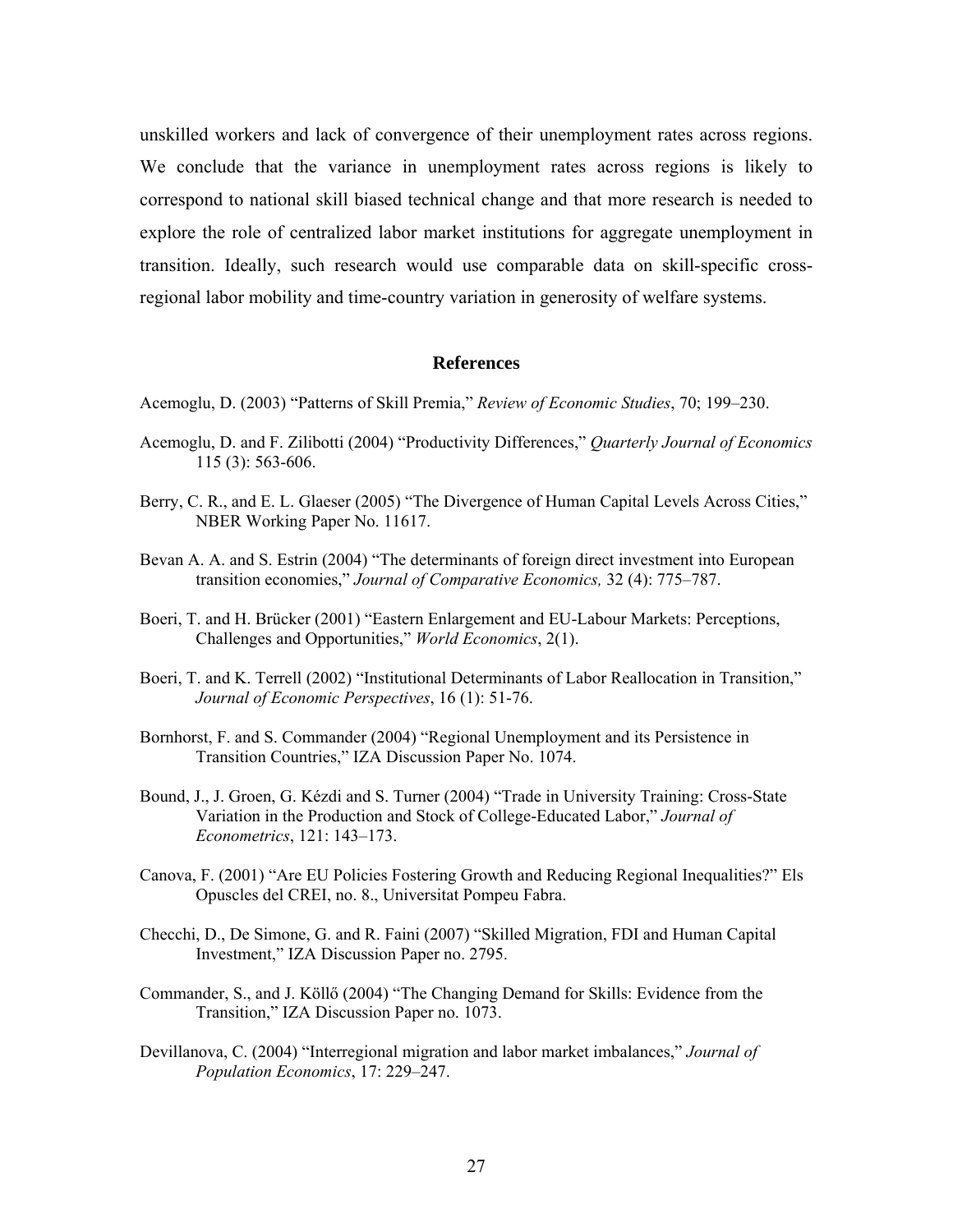- Fidrmuc, J. (2004) "Migration and regional adjustment to asymmetric shocks in transition economies," *Journal of Comparative Economics* 32: 230-247.
- Fujita, M., P.R. Krugman and A.J. Venables (1999). *The Spatial Economy: Cities, Regions, and International Trade*, Cambridge, MA: MIT Press.
- Galuščák, K. and D. Münich (2003), "Microfoundations of the Wage Inflation in the Czech Republic," Czech National Bank Working Paper No. 1/2003.
- Ganguli, I. and K. Terrell (2006) "Institutions, markets and men's and women's wage inequality: Evidence from Ukraine," *Journal of Comparative Economics*, 34 (2): 200-227.
- Giannetti, M. (2003) "On the mechanics of migration decisions: skill complementarities and endogenous price differentials," *Journal of Development Economics*, 71: 329–349.
- Giannetti, M. (2002) "The Effects of Integration on Regional Disparities: Convergence, Divergence, or Both?" *European Economic Review*, 46: 539–567.
- Glaeser, E.D. and D.C. Maré (2001) "Cities and Skills," *Journal of Labor Economics*, 19(2): 316–342.
- Glaeser, E.D. and A. Saiz (2003) "The Rise of the Skilled City," Harvard Institute of Economic Research Discussion Paper No. 2025.
- Glaeser, E.L., J. A. Scheinkman and A. Shleifer (1995) "Economic Growth in a Cross-Section of Cities," *Journal of Monetary Economics,* 36: 117–143.
- Huber, P. (2004) "Intra-National Labor Market Adjustment in the Candidate Countries," *Journal of Comparative Economics*, 32(2): 248-264.
- Jurajda, S. (2003) "Gender Wage Gap and Segregation in Enterprises and the Public Sector in Late Transition Countries," *Journal of Comparative Economics,* 31(2): 199-222.
- Jolliffe, D. and N. Campos (2005) "Does Market Liberalisation Reduce Gender Discrimination? Econometric evidence from Hungary, 1986-1998," *Labour Economics,* 12(1): 1-22.
- Jolliffe, D. (2002) "The Gender Wage Gap in Bulgaria: A Semi-parametric Estimation of Discrimination," *Journal of Comparative Economics*, 30(2): 276-295.
- Katz, L.F. and K.M. Murphy (1992) "Changes in Relative Wages, 1963–1987: Supply and Demand Factors," *Quarterly Journal of Economics,* 107: 35–78.
- Kézdi, G. (2003) "Imported Technology and Increasing Demand for Skill: the Case of Hungary," mimeo Central European University.
- Köllő, J. (2006) "Skill Endowments in the CEEs The Legacy of Socialism and Implications for Unskilled Employment" mimeo, Institute of Economics, Budapest.
- Kwon,G. and A. Spilimbergo, (2005) "Russia's Regions: Income Volatility, Labor Mobility, and Fiscal Policy," IMF Working Paper No. 185.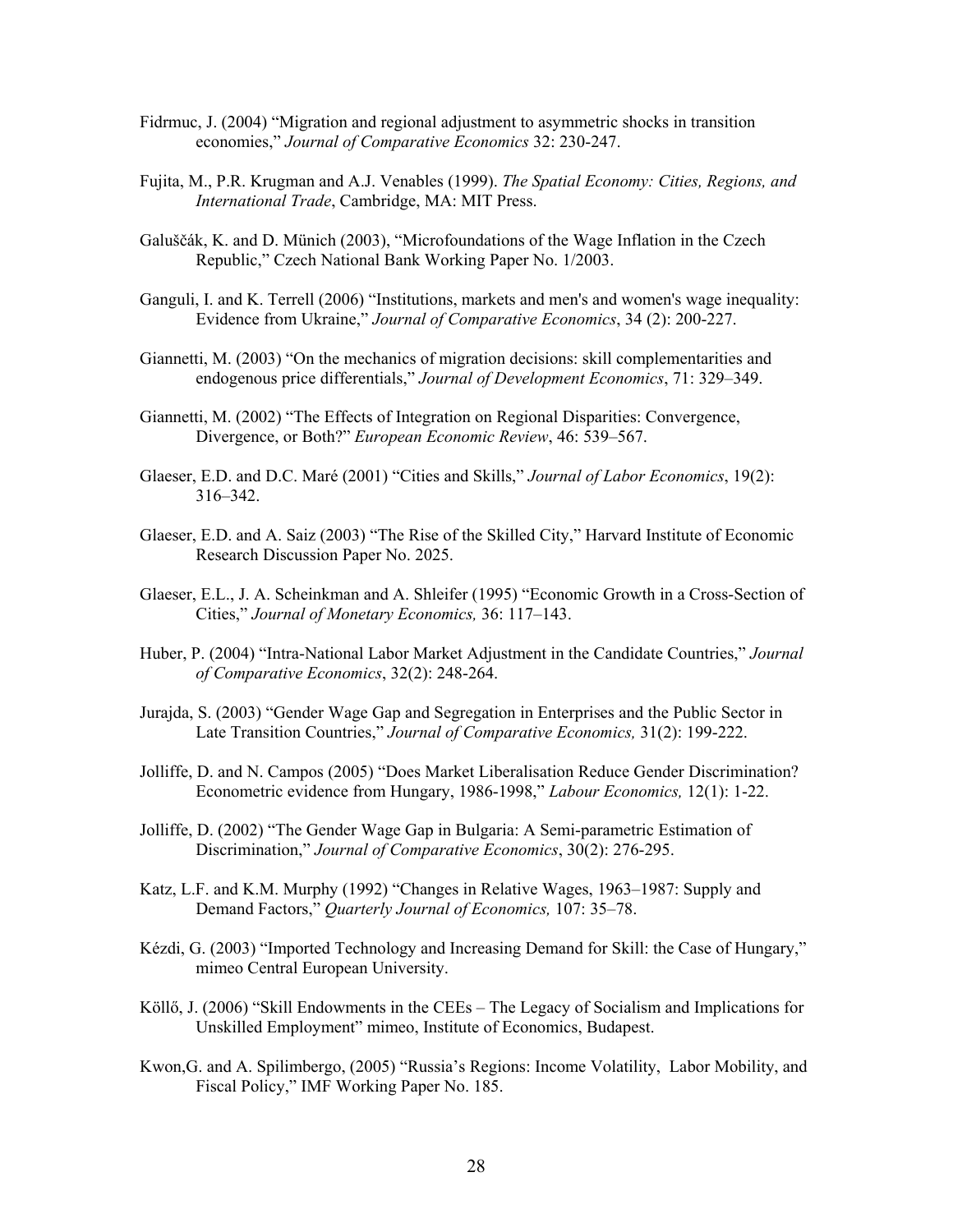- Lange, F. and R. Topel (2006) "The Social Returns to Education and Human Capital," ch. 8 in and E. Hanushek and F. Welch (ed.) *Handbook of the Economics of Education*. Elsevier.
- Lucas, R.E. (1988) "On the Mechanics of Economic Development," *Journal of Monetary Economics,* 22: 3–41.
- Mauro, P. and A. Spilimbergo (1999) "How Do the Skilled and the Unskilled Respond to Regional Shocks? The Case of Spain," IMF Staff Papers 46 (1).
- Münich, D. and J. Svejnar (2007) "Unemployment in East and West Europe," *Labour Economics,*  14: 681–694.
- Moretti, E. (2004) "Estimating the Social Return to Higher Education: Evidence from Longitudinal and Repeated Cross-Sectional Data," *Journal of Econometrics,* 121:175– 212.
- Mykhenko, V. (2005) "What Type of Capitalism in Eastern Europe?" Centre for Public Policy for Regions, University of Glasgow, Discussion Paper No. 6.
- OECD (2005) *Tax-Benefit Models*. www.oecd.org/els/social/workincentives.
- Overman, H.G. and D. Puga (2002) "Regional Unemployment Clusters," *Economic Policy*, 117- 147.
- Pench, L.R., P. Sestito, and E. Frontini (1999) "Some unpleasant arithmetic of regional unemployment in the EU. Are there any lessons for EMU?" Economic Papers. No. 134. European Union DG XII, Brussel.
- Puga, D. (1998) "The Rise and Fall of Regional Disparities," *European Economic Review*, 43: 303–334.
- Puga, D. (2002) "European Regional Policies in Light of Recent Location Theories," *Journal of Economic Geography*, 2(4): 373–406.
- Sabirianova, K. (2003) "Skill-Biased Transition: The Role of Markets, Institutions and Technological Change," *IZA* Discussion Paper No. 893.
- Shapiro, J. M. (2006) "Smart Cities: Quality of Life, Productivity, and the Growth Effects of Human Capital," *Review of Economics and Statistics*, 88(2):324-335.
- Smarzynska Javorcik, B. (2004) "Does Foreign Direct Investment Increase the Productivity of Domestic Firms? In Search of Spillovers through Backward Linkages," *American Economic Review*, 94(3): 605-27.
- Topel, R.H. (1986) "Local Labor Markets," *Journal of Political Economy,* 94 (3): 111–143.
- Uhlig, Harald (2006) "Regional Labor Markets, Network Externalities and Migration: The Case of German Reunification," *American Economic Review* 96(2): 383-387.
- Wooldridge, J. (2003) "Cluster-Sample Methods in Applied Econometrics," *American Economic Review*, 93 (2): 133-138.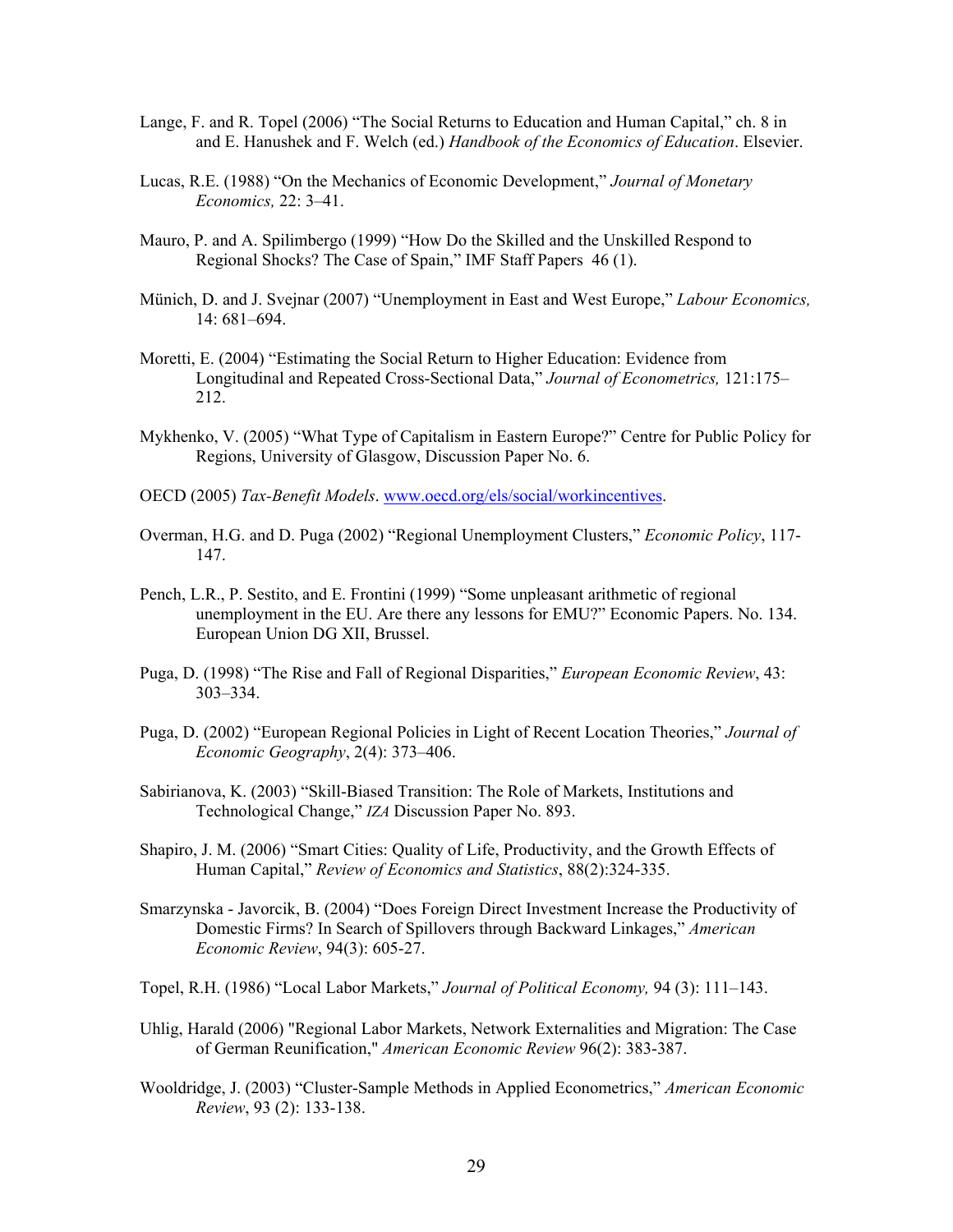

Fig. 1: Kernel Densities of Regional Unemployment Rates (NUTS3 level)

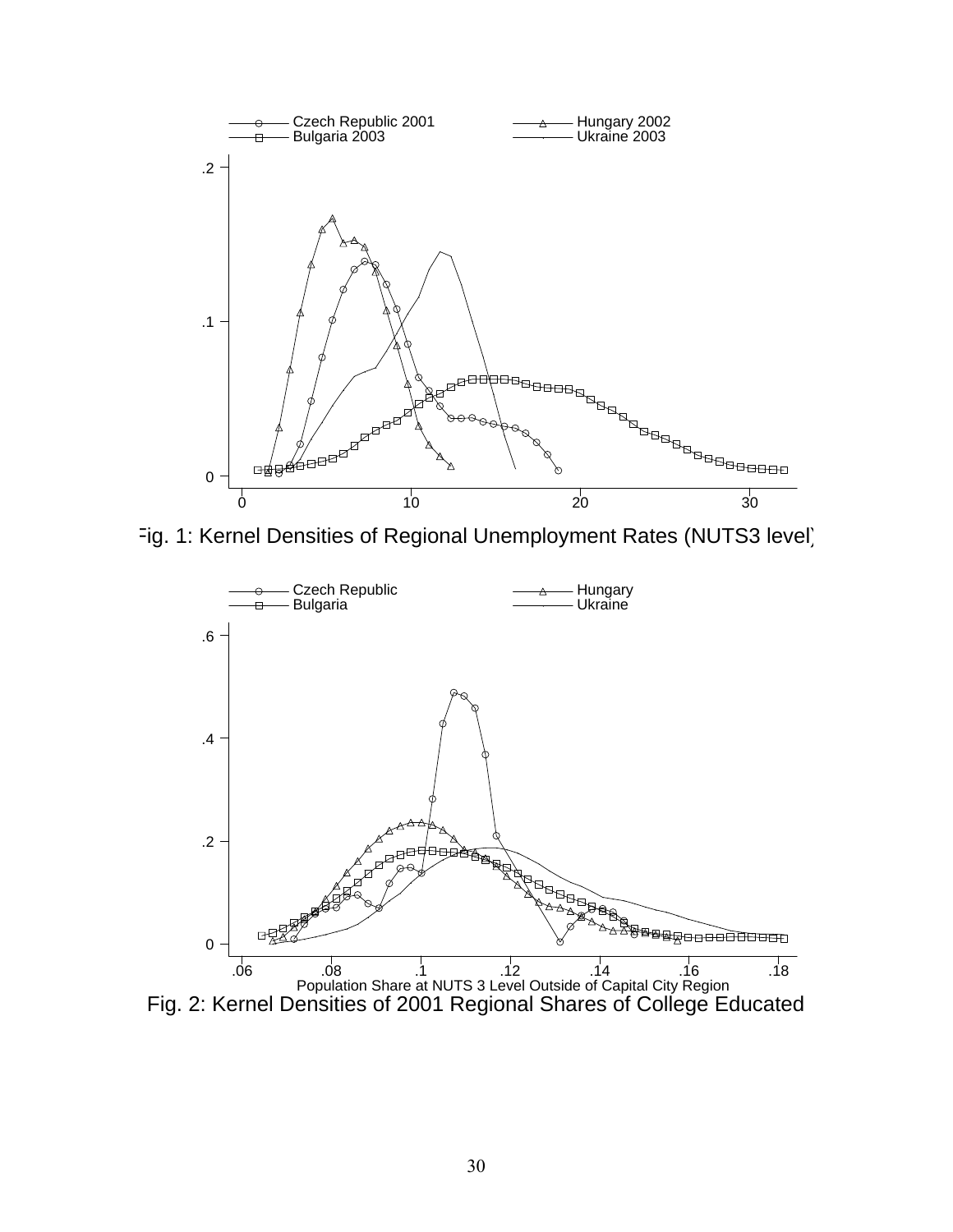

Fig. 3: Regional Unemployment Persistence by Education Level 1993 Regional Unemployment Rate (NUTS 3 Level)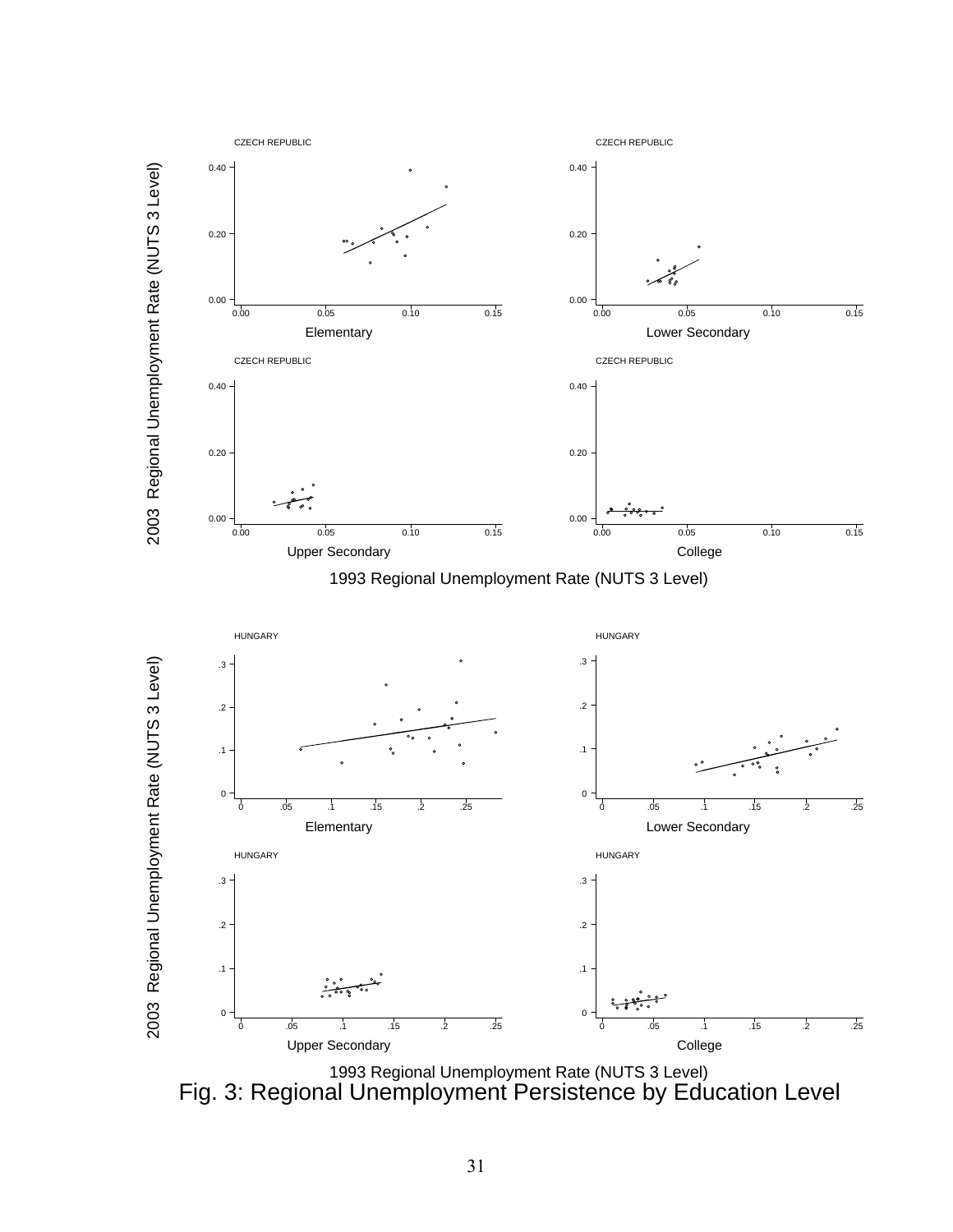

Fig. 4: Persistence in NUTS-3 Regional Shares of College Educated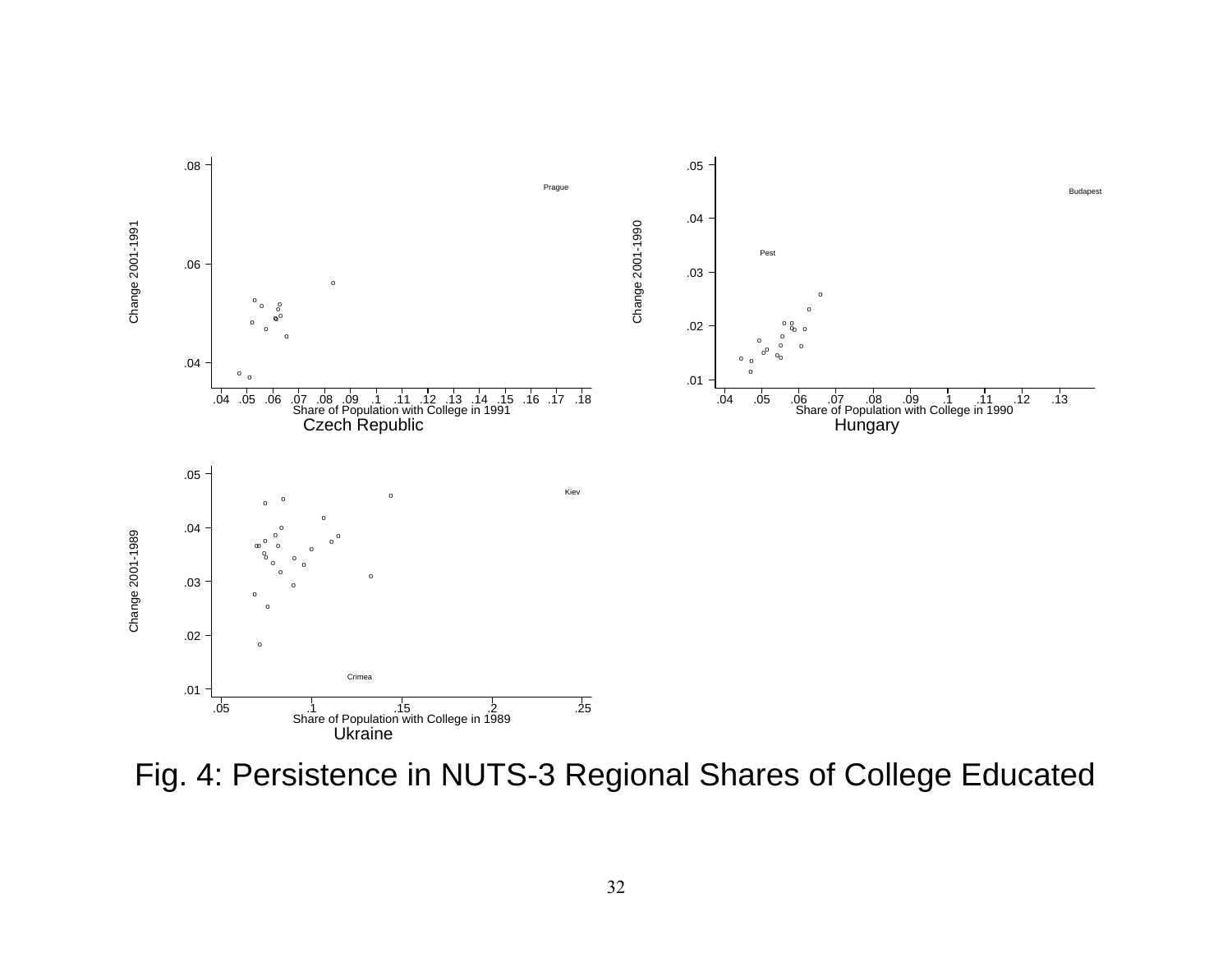

Fig. 5: Comparing Shift-Share and Regression Analyses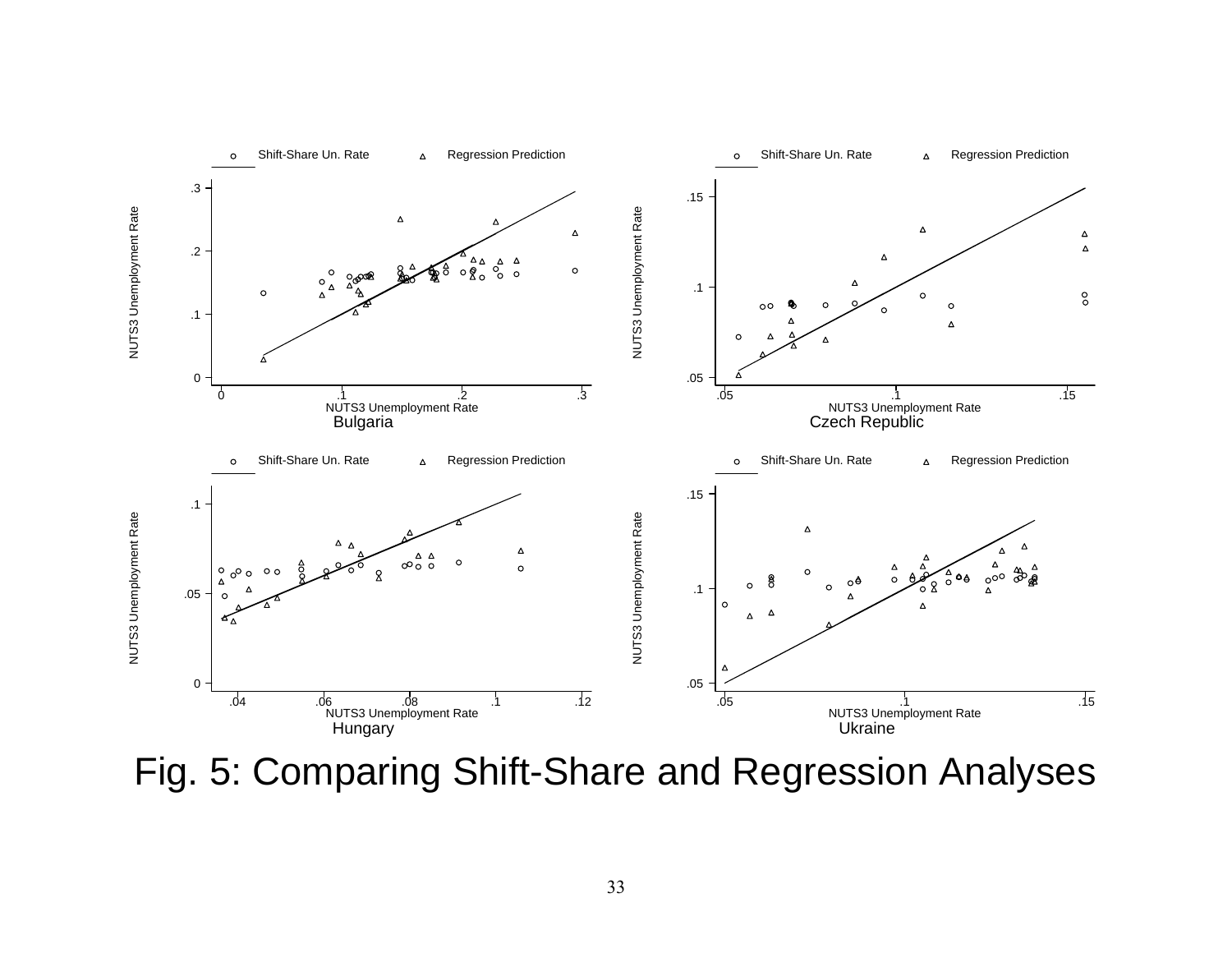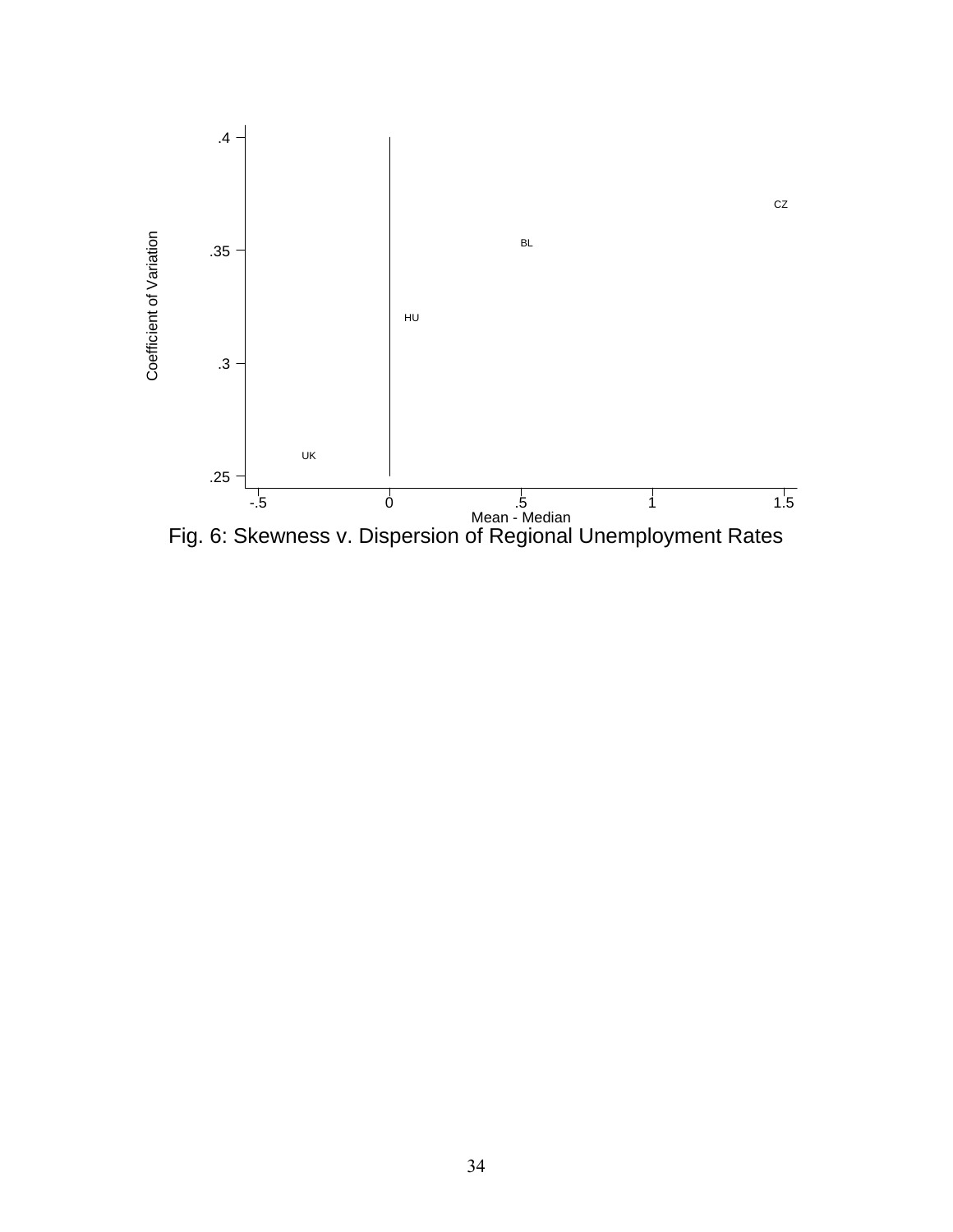| Country                   |               | Bulgaria        |                 |        | Czech Republic                 |        |                | Hungary        |                 |        | Ukraine                        |        |
|---------------------------|---------------|-----------------|-----------------|--------|--------------------------------|--------|----------------|----------------|-----------------|--------|--------------------------------|--------|
| 1990 college production   | 1.1<br>(0.34) | 0.765<br>(0.26) | 0.532<br>(0.17) | (0.09) | 0.7655 0.5801 0.5991<br>(0.15) | (0.12) | 1.21<br>(0.50) | 1.28<br>(0.48) | 0.558<br>(0.20) | (0.24) | 1.8174 1.3094 1.2377<br>(0.13) | (0.14) |
| $R^2$                     | 65            | 77              | 47              | 91     | 93                             | 78     | 54             | 56             | 42              | 85     | 94                             | 85     |
| Initial industry shares   |               | Yes             | Yes             |        | Yes                            | Yes    |                | Yes            | Yes             |        | Yes                            | Yes    |
| Excluding capital city    |               |                 | Yes             |        |                                | Yes    |                |                | Yes             |        |                                | Yes    |
| Number of NUTS3           |               | 28              | 26              |        | 14                             | 12     |                | 20             | 18              |        | 26                             | 24     |
| Coeff. of Variation of    |               |                 |                 |        |                                |        |                |                |                 |        |                                |        |
| share of college educated |               | 0.35            | 0.19            |        | 0.33                           | 0.13   |                | 0.34           | 0.16            |        | 0.30                           | 0.19   |

**Table 1: Explaining current regional college-education endowment**

Notes: The dependent variable is the current (2001-2003) share of regional population with a college education. 'College production in 1990' is measured as the number of graduates in 1990 divided by the size of the relevant population age group in each region and normalized to equal average across countries. 'Industry shares' are employment shares in construction and manufacturing in each region as of 1990 (1996 in case of Ukraine, 1991 for the Czech Republic). Excluding capital city corresponds to excluding the region containing the capital city and the immediately surrounding region. Robust standard errors in parentheses. Bolded coefficients statistically significant at the 5% level.

| Country                                        |         | Bulgaria        |                  |         | Czech Republic     |                    |         | Hungary            |                     |         | Ukraine         |                  |          | All          |              |
|------------------------------------------------|---------|-----------------|------------------|---------|--------------------|--------------------|---------|--------------------|---------------------|---------|-----------------|------------------|----------|--------------|--------------|
| Share lower secondary<br>Share upper secondary |         | 1.88<br>$-0.19$ | 1.88<br>$-0.066$ |         | $-0.66$<br>$-2.73$ | $-0.52$<br>$-3.32$ |         | $-0.85$<br>$-0.47$ | $-0.86$<br>$-0.423$ |         | 0.26<br>$-0.13$ | 0.289<br>$-0.16$ |          | 0.21<br>0.31 | 0.19<br>0.33 |
| Share college                                  | $-0.85$ | 0.89            | 0.53             | $-0.32$ | I .O1              | 0.73               | $-0.28$ | $-0.33$            | $-0.35$             | $-0.32$ | -0.21           | $-0.06$          | $-0.285$ | $-0.32$      | $-0.15$      |
| $R^2$                                          | 37      | 59              | 51               | 14      |                    | 64                 | 23      | 66                 | 61                  | 23      | 30              | 18               |          | 31           | 30           |
| Excluding capital                              |         |                 | Yes              |         |                    | Yes                |         |                    | Yes                 |         |                 | Yes              |          |              | Yes          |
| Number of NUTS3                                |         | 28              | 26               |         | 14                 | 12                 |         | 20                 | 18                  |         | 26              | 24               | 88       |              | 80           |
| Coeff. of Var. of Regional                     |         |                 |                  |         |                    |                    |         |                    |                     |         |                 |                  |          |              |              |
| Unemp. Rates                                   |         | 0.35            | 0.31             |         | 0.37               | 0.35               |         | 0.32               | 0.31                |         | 0.26            | 0.24             | 0.50     |              | 0.46         |

# **Table 2: Explaining current regional unemployment rates**

Notes: Education shares are from 2001 census. Excluding capital city corresponds to excluding the region containing the capital city and the immediately surrounding region. Robust standard errors in parentheses. Bolded coefficients statistically significant at the 5% level.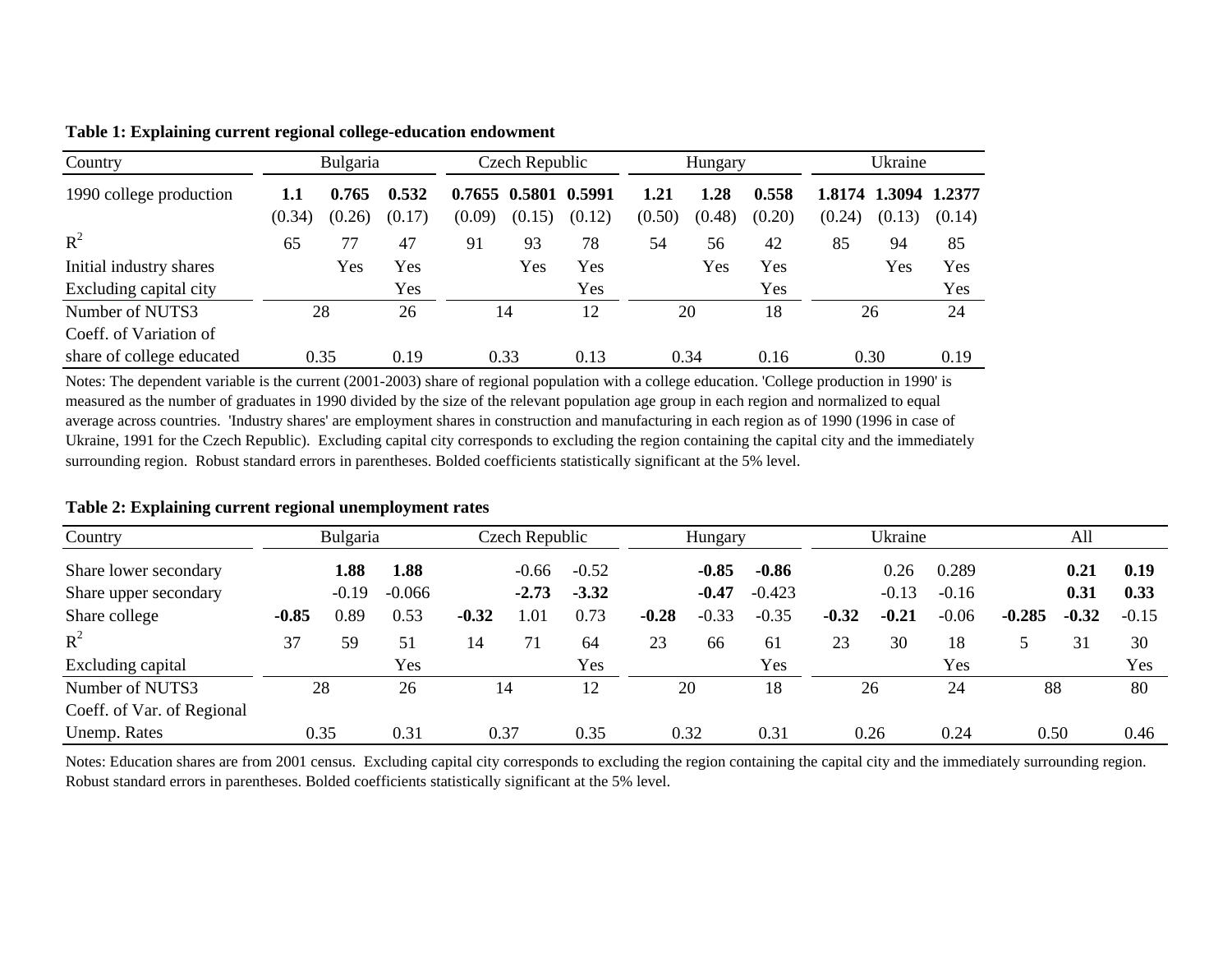| Country           |         | Bulgaria            |          |         | Hungary             |          |         | Ukraine             |          |
|-------------------|---------|---------------------|----------|---------|---------------------|----------|---------|---------------------|----------|
|                   |         | Regional            | Regional |         | Regional            | Regional |         | Regional            | Regional |
|                   |         | Education % College | Unemp.   |         | Education % College | Unemp.   |         | Education % College | Unemp.   |
| Education:        |         |                     |          |         |                     |          |         |                     |          |
| elementary        | $- -$   | 0.13                | 0.02     | --      | $-0.32$             | $-0.04$  | --      | 0.12                | $-0.2$   |
|                   |         | (0.09)              | (0.07)   |         | (0.25)              | (0.17)   |         | (0.24)              | (0.18)   |
| lower secondary   | 0.006   | 0.51                | $-0.25$  | 0.005   | $-0.28$             | 0.24     | 0.023   | 0.14                | 0.02     |
|                   | (0.010) | (0.09)              | (0.11)   | (0.003) | (0.34)              | (0.31)   | (0.007) | (0.39)              | (0.28)   |
| secondary         | 0.036   | 0.89                | $-0.69$  | 0.017   | 0.03                | $-0.71$  | 0.037   | 1.04                | $-0.55$  |
|                   | (0.027) | (0.30)              | (0.19)   | (0.003) | (0.48)              | (0.34)   | (0.008) | (0.43)              | (0.42)   |
| college           | 0.081   | 0.66                | $-0.62$  | 0.034   | $-0.34$             | $-0.88$  | 0.063   | 0.19                | $-0.18$  |
|                   | (0.024) | (0.26)              | (0.17)   | (0.006) | (0.51)              | (0.30)   | (0.010) | (0.30)              | (0.25)   |
| Moving between    |         | 1989 and 2001       |          |         | 2001 and 2002       |          |         | 1986 and 2003       |          |
| Number of movers  |         | 210                 |          |         | 754                 |          |         | 271                 |          |
| Number of stayers |         | 4488                |          |         | 25910               |          |         | 6334                |          |

#### **Table 3: Explaining individual cross-regional migration**

Notes: The first column of each country panel displays linear probability regression parameters from cross-regional migration binary equations controlling for gender and age. The parameters in the second and third columns come from *separate regressions on cross-regional migration for each education level* ; they represent the coefficients on the 1990 regional level of college-degree production (College) and current regional unemployment rate (Unemp), respectively, controllingfor age and gender, as described in equation (1) in the text. Standard errors are clusterd at the regional level. Bolded coefficients are statistically significant at the 5% level.

#### **Table 4: Explaining current FDI stock using initial-transition college-education endowment**

| Country                   |                   | Czech Republic    |                  |                   | Hungary           |                   |                   | Ukraine           |                   |
|---------------------------|-------------------|-------------------|------------------|-------------------|-------------------|-------------------|-------------------|-------------------|-------------------|
| 1990 college share        | 0.0934<br>(0.008) | 0.0637<br>(0.018) | 0.001<br>(0.002) | 0.0601<br>(0.007) | 0.0561<br>(0.010) | 0.0396<br>(0.068) | 0.0045<br>(0.001) | 0.0035<br>(0.001) | 0.0016<br>(0.001) |
| R <sub>2</sub>            | 0.92              | 0.94              | 0.05             | 0.31              | 0.34              | 0.06              | 0.72              | 0.75              | 0.31              |
| Initial industry shares   |                   | Yes               | Yes              |                   | Yes               | Yes               |                   | Yes               | <b>Yes</b>        |
| Excluding capital         |                   |                   | Yes              |                   |                   | Yes               |                   |                   | Yes               |
| Number of NUTS3           |                   | 14                | 12               |                   | 20                | 18                |                   | 26                | 24                |
| Coef. of Var. of FDI p.c. |                   | 2.72              | 0.26             |                   | 1.25              | 1.22              |                   | 1.32              | 0.62              |

Notes: Industry shares are employment shares of construction and manufacturing in the region as of 1990 (1996 in case of Ukraine, 1991 for the Czech Republic). Excluding capital corresponds to excluding the region containing the capital city and the immediately surrounding region. Bolded coefficients statistically significant at the 1% level based on robust standard errors.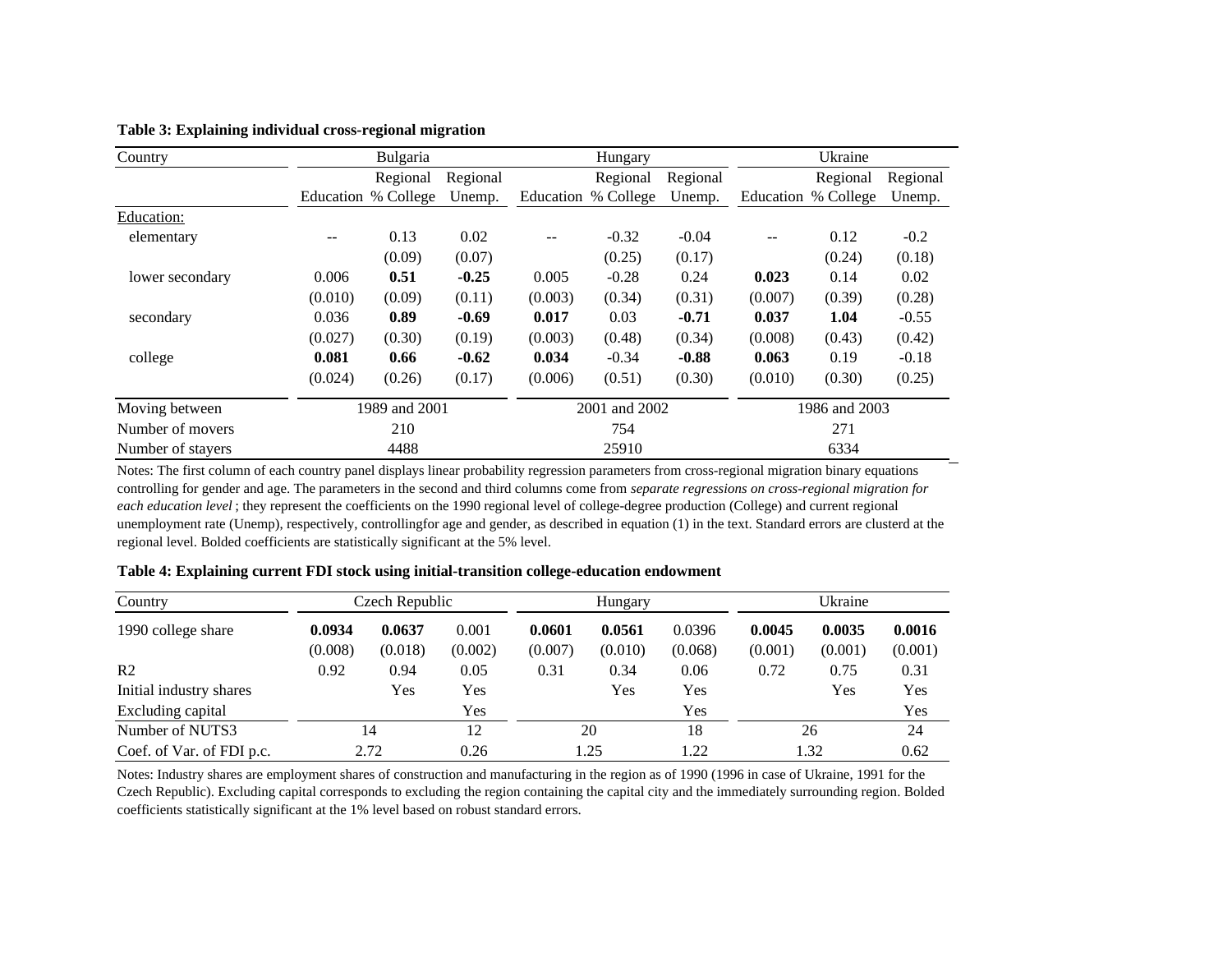| Country                 |        | Bulgaria |         |         | Czech Republic |         |        | Hungary |         |         | Ukraine |         |        | All     |         |
|-------------------------|--------|----------|---------|---------|----------------|---------|--------|---------|---------|---------|---------|---------|--------|---------|---------|
| for college educated    | 0.354  |          | 1.23    | $-0.29$ | $-2.92$        | $-2.14$ | 3.54   | 2.45    | 0.25    | $-3.48$ | -4.61   | $-4.51$ | 1.36   | $-0.93$ | $-1.72$ |
|                         | (1.02) | (1.34)   | (2.18)  | (1.96)  | (0.56)         | (0.99)  | (0.38) | (2.15)  | (2.70)  | (1.87)  | (2.50)  | (2.74)  | (0.26) | (1.37)  | (1.65)  |
| for upper secondary     |        |          |         | $-0.64$ | $-2.33$        | $-0.81$ | 2.02   | .25     | $-0.97$ | 0.23    | 0.56    | $-0.63$ | 1.51   | 0.88    | $-0.47$ |
|                         | 2.36   | 2.4      | 0.68    | (1.72)  | (0.75)         | (1.62)  | (0.26) | (1.16)  | (2.05)  | (1.17)  | (1.11)  | (1.05)  | (0.14) | (0.66)  | (0.99)  |
| for lower secondary     | (0.51) | (0.74)   | (2.05)  | $-0.41$ | $-2.01$        | $-0.69$ | 0.83   | .97     | $-2.04$ | 3.01    | 2.68    | 0.07    | 1.01   | 0.55    | $-0.71$ |
|                         |        |          |         | (1.42)  | (0.48)         | (1.54)  | (0.38) | (1.79)  | (2.43)  | (1.43)  | (2.03)  | (2.01)  | (0.36) | (0.67)  | (1.12)  |
| for elementary educated | 0.24   | 1.21     | $-4.45$ | 0.29    | $-1.24$        | 0.18    | 1.07   | .23     | $-2.66$ | $-0.51$ | $-0.95$ | $-2.37$ | 0.78   | 0.45    | $-2.37$ |
|                         | (2.74) | (3.27)   | (8.26)  | (1.25)  | (0.67)         | (1.76)  | (0.35) | (1.21)  | (2.26)  | (1.38)  | (1.24)  | (1.79)  | (0.22) | (0.88)  | (2.37)  |
| Excluding capital city  |        | Yes      | Yes     |         | Yes            | Yes     |        | Yes     | Yes     |         | Yes     | Yes     |        | Yes     | Yes     |
| IV                      |        |          | Yes     |         |                | Yes     |        |         | Yes     |         |         | Yes     |        |         | Yes     |
| Number of NUTS3         | 28     |          | 26      | 14      |                | 12      | 20     |         | 18      | 26      |         | 24      | 88     |         | 80      |

**Table 5: Explaining Wages by Education Using Regional Share of College Education**

Notes: Each cell shows the coefficient from a *separate education-specific regression* of the average regional wage (for an education group) on the regional share of college educated population in 2001, weighted by population and controlling for initial industry shares. The regional average wages correspond to the coefficient on the regional fixed effects estimated in log-wage regressions on the non-public sector of the economy, controlling for workers' age and gender and estimated separately for each education group. The two-step procedure is shown in equations (2) and (3) in the text. Excluding capital city corresponds to excluding the region containing the capital city and the immediately surrounding region. Instrumenting (IV) is based on the regional college-degree production per capita in 1990. Bolded coefficients are statistically significant at 10% level based on robust standard errros. The all-country estimates are fully robust to including country fixed effects.

#### **Table 6: Explaining Unemployment by Education Using Regional Share of College Education**

| Country                 |         | Bulgaria |         |         | Czech Republic |         |         | Hungary |         |         | Ukraine |         |         | All     |         |
|-------------------------|---------|----------|---------|---------|----------------|---------|---------|---------|---------|---------|---------|---------|---------|---------|---------|
| for college educated    | 0.31    | 0.46     | 1.55    | $-0.14$ | $-0.03$        | $-0.14$ | $-0.03$ | 0.01    | 0.31    | 0.05    | 0.06    | 0.07    | $-0.08$ | 0.07    | 0.42    |
|                         | (0.59)  | (0.86)   | (1.32)  | (0.16)  | (0.19)         | (0.23)  | (0.07)  | (0.25)  | (0.41)  | (0.05)  | (0.07)  | (0.10)  | (0.06)  | (0.31)  | (0.39)  |
| for upper secondary     |         |          |         | $-0.8$  | $-0.48$        | $-0.44$ | $-0.23$ | $-0.23$ | $-0.15$ | 0.02    | 0.01    | $-0.04$ | $-0.33$ | $-0.62$ | $-0.48$ |
|                         | $-1.95$ | $-2.25$  | $-2.45$ | (0.59)  | (0.64)         | (0.58)  | (0.08)  | (0.25)  | (0.47)  | (0.04)  | (0.03)  | (0.03)  | (0.08)  | (0.26)  | (0.39)  |
| for lower secondary     | (0.58)  | (0.74)   | (1.63)  | $-1.08$ | 0.21           | 1.14    | $-0.28$ | $-0.85$ | $-1.22$ | $-0.01$ | $-0.3$  | $-0.03$ | $-0.27$ | 0.08    | 0.43    |
|                         |         |          |         | (1.09)  | (0.84)         | (1.09)  | (0.15)  | (0.30)  | (0.45)  | (0.01)  | (0.03)  | (0.02)  | (0.06)  | (0.21)  | (0.46)  |
| for elementary educated | $-3.17$ | $-0.98$  | 1.21    | $-1.79$ | $-1.96$        | $-0.56$ | $-0.82$ | $-1.69$ | 0.02    | $-0.1$  | 0.12    | 0.15    | $-0.31$ | $-0.48$ | 0.41    |
|                         | (1.72)  | (2.14)   | (3.11)  | (0.77)  | (0.83)         | (1.04)  | (0.28)  | (0.73)  | (1.69)  | (0.19)  | (0.12)  | (0.15)  | (0.22)  | (0.51)  | (0.78)  |
| Excluding capital city  |         | Yes      | Yes     |         | Yes            | Yes     |         | Yes     | Yes     |         | Yes     | Yes     |         | Yes     | Yes     |
| IV                      |         |          | Yes     |         |                | Yes     |         |         | Yes     |         |         | Yes     |         |         | Yes     |
| Number of NUTS3         | 28      |          | 26      | 14      |                | 12      | 20      |         | 18      | 26      |         | 24      | 88      |         | 80      |

Notes: Each cell shows the coefficient from a *separate education-specific regression* of the regional unemployment rate for an education group on the the regional share of college educated population in 2001, weighted by population and controlling for initial industry shares. The regional education-specific unemployment rates correspond to coefficients on the regional fixed effects estimated using a linear probability model of individual unemployment (conditional on being in the labor force) controlling for workers' age and gender and estimated separately for each education group. Excluding capital city corresponds to excluding the region containing the capital city and the immediately surrounding region. Instrumenting (IV) is based on the regional college-degree production per capita in 1990. Bolded coefficients are statistically significant at the 10% level based on robust standard errros. The all-country estimates are fully robust to including country fixed effects.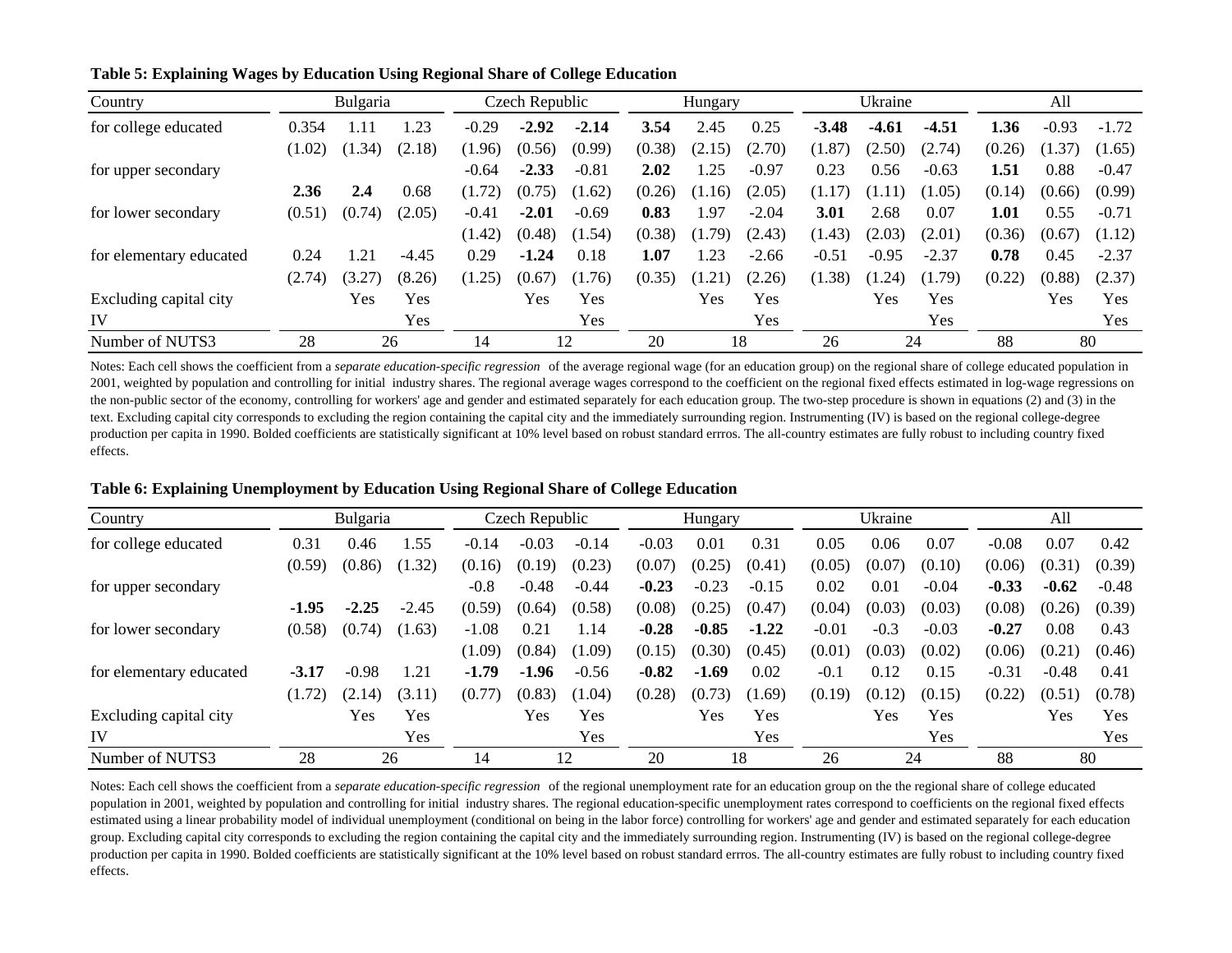| Country           |      | Bulgaria | Czech Republic |      |      | Hungary | Ukraine |      |  |
|-------------------|------|----------|----------------|------|------|---------|---------|------|--|
| unemploment       | 0.45 | 0.45     | 0.20           | 0.20 | 0.33 | 0.33    | 0.50    | 00.1 |  |
| wages             | 0.70 | 0.73     | . .57          | .00. | 2.00 | .75     | 0.84    | 0.92 |  |
| Excluding capital |      | Yes      |                | Yes  |      | Yes     |         | Yes  |  |
| Number of NUTS3   | 28   | 26       | 14             |      | 20   | 18      | 26      | 24   |  |

**Table 7: Comparing Variation in Regional Outcomes between College and Elementary Educated**

Note: Each entry is the ratio of the regional standard deviation of unemployment (or wages) of the college educated to that of the elementary educated. The wage/unemployment data corresponds to regional fixed effects estimated in Tables 5 and 6.